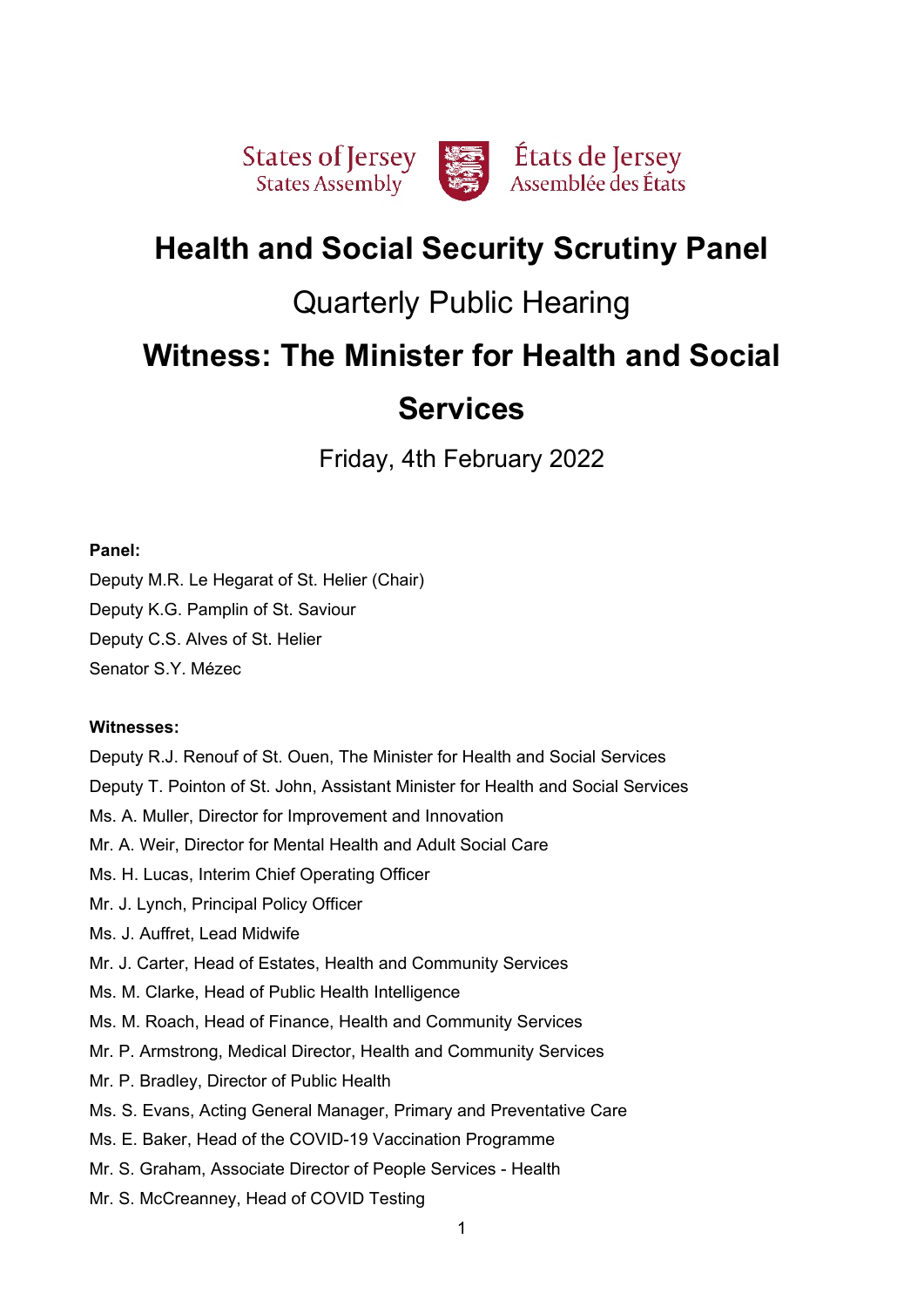## [14:34]

## **Deputy M.R. Le Hegarat of St. Helier (Chair):**

Good afternoon. This is the Health and Social Security Scrutiny Panel. This is our quarterly meeting with the Minister for Health and Social Services. It is Friday, 4th February 2022. We are today still doing it via Teams, but this will be the last occasion because obviously all the rules are now changing, but it was quite short notice so we continued in the Teams format, but moving forward we will be meeting again in public, which will be good for us all, I think. What I am going to ask is that individuals of the panel will introduce themselves. Be aware that Deputy Alves will be joining us a little later because she had an urgent appointment, but she will be with us later. But I would ask that anybody that is likely to speak, if they introduce themselves, just quickly their name and their title. What I would also ask is we do have a heavy schedule of questions, as we always do, so I would ask for members to be as concise as they possibly can be with both the questions and the responses. If we want any clarification, we can ask moving forward. As always, the normal rules apply as if we were in the States Assembly. I am Deputy Mary Le Hegarat and I am the Chair of this panel. My apologies, please turn on your cameras when you speak. Thank you.

## **Deputy K.G. Pamplin of St. Saviour (Vice-Chair):**

Yes, good afternoon, everybody. Deputy Kevin Pamplin of St. Saviour District No. 1 and I am also the Vice-Chair of this panel.

## **Senator S.Y. Mézec:**

I am Senator Sam Mézec and I am a member of this Scrutiny Panel.

## **The Minister for Health and Social Services:**

Good afternoon. I am Deputy Richard Renouf, Minister for Health and Social Services. I will pass over to my Assistant Minister.

# **Assistant Minister for Health and Social Services:**

Good afternoon. I am Deputy of St. John, Trevor Pointon, and I am Assistant Minister for Health and Social Services with responsibility for mental health.

## **Director for Improvement and Innovation:**

Anuschka Muller, Director for Improvement and Innovation. To make it smooth, I will just call out other officers on the call to introduce themselves. Could we have next Andy?

# **Director for Mental Health and Adult Social Care:**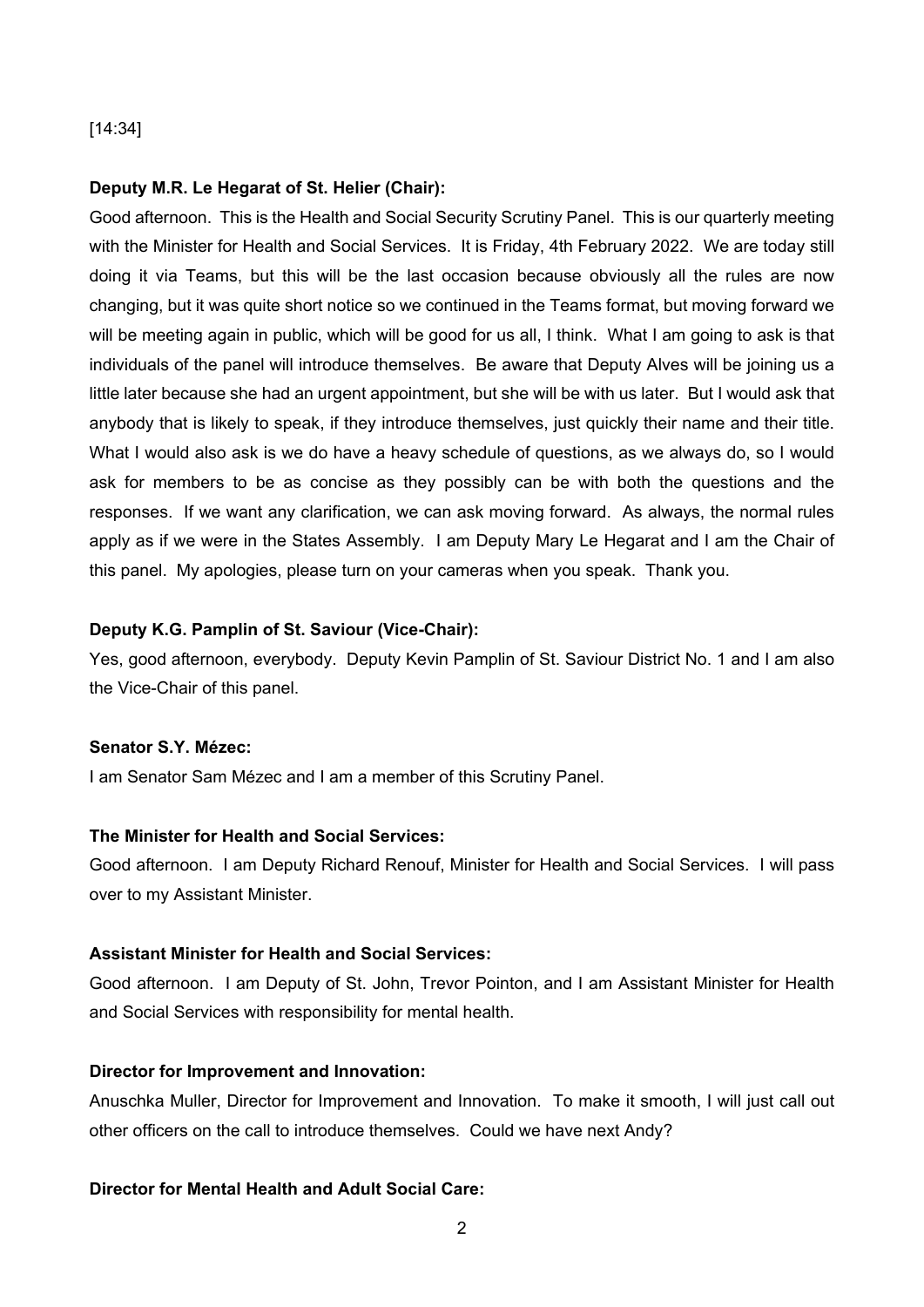Good afternoon. I am Andy Weir. I am the new Director for Mental Health and Adult Social Care.

## **Director for Improvement and Innovation:**

Emma. I see Emma is not coming online. Hilary.

# **Interim Chief Operating Officer:**

Hilary Lucas, Interim Chief Operating Officer.

## **Principal Policy Officer:**

Hello, I am James Lynch. I am a principal policy officer in the public health team.

## **Lead Midwife:**

Good afternoon. Jan Auffret, Lead Midwife.

## **Head of Estates, Health and Community Services:**

Afternoon. Jon Carter, I am the Estates Manager for Health.

#### **Head of Public Health Intelligence:**

Good afternoon. Margi Clarke, Head of Public Health Intelligence.

## **Director for Improvement and Innovation:**

Michelle Roach. Michelle, you are on mute.

## **Head of Finance, Health and Community Services:**

Sorry, good afternoon. Michelle Roach, Head of Finance for Health.

## **Medical Director, Health and Community Services:**

Good afternoon. Patrick Armstrong, Medical Director for Health and Community Services.

# **Director of Public Health:**

Hello. Peter Bradley, Director of Public Health.

## **Acting General Manager, Primary and Preventative Care:**

Good afternoon. Sarah Evans, Acting General Manager for Primary and Preventative Care.

## **Head of the COVID-19 Vaccination Programme:**

Good afternoon. Emma Baker, Head of Vaccination.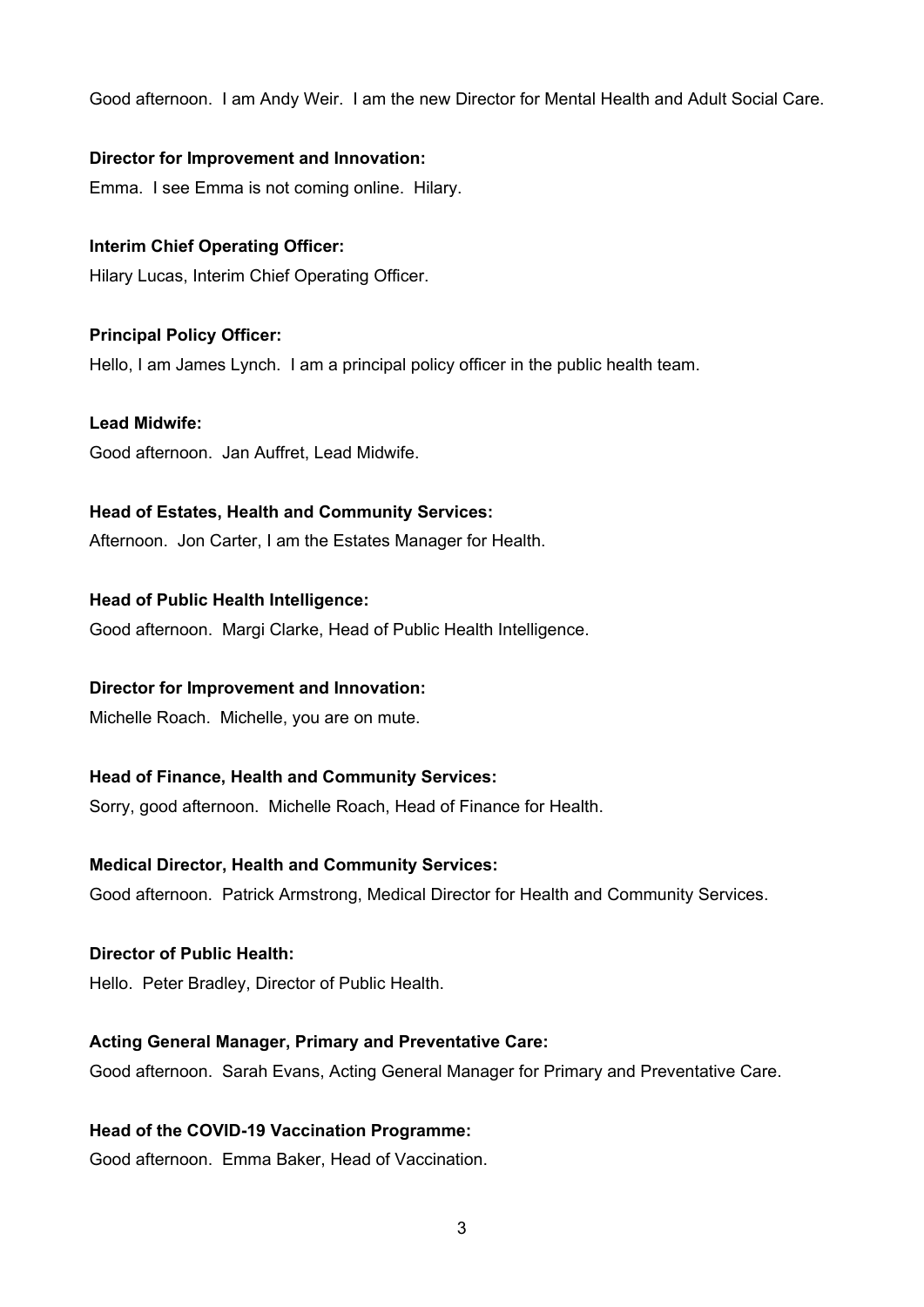## **Associate Director of People Services - Health:**

Good afternoon. Steve Graham, Associate Director of People for Health.

## **Director for Improvement and Innovation:**

That is all from the officer side. Thank you.

## **Deputy M.R. Le Hegarat:**

Thank you. No Caroline Langdon this afternoon?

## **Director for Improvement and Innovation:**

No, apologies. Caroline sends her apologies for this meeting today.

## **Deputy M.R. Le Hegarat:**

Okay, thank you. We are going to start questions and we are going to start with Senator Mézec in relation to plans for services provided at Overdale.

# **Senator S.Y. Mézec:**

Thank you, Chair. Yes, so the first set of questions will be around the services provided at Overdale, and so there is probably no better place to start, Minister, than by asking since the Assembly adopted P.155 on rehabilitation services, could you provide us with an update for where you are on that now?

# **The Minister for Health and Social Services:**

Yes. Well, following the Assembly decision, a team of officers was rapidly drawn together and I had input into what that team needed to do, and it is looking at options for the provision of the rehabilitation unit and that includes a return to Samares Ward. That work is still ongoing. There is an excellent team that are looking thoroughly into possibilities and implications. I can pass you over Anuschka Muller for more detail.

## **Director for Improvement and Innovation:**

Yes, so as the Minister explained, a steering group has been formed to go through an option appraisal for various options, including Samares, and for Samares in particular a working group has been formed to identify the detailed requirements necessary to consider to move to that facility again, particularly around costs and timescales.

# **Senator S.Y. Mézec:**

Thank you. This is obviously a matter that has generated a lot of interest. Do you have any idea when you might be ready to provide a more comprehensive report back, not just to the States, but to the public, about what is likely to happen as a result of the review that is going on now?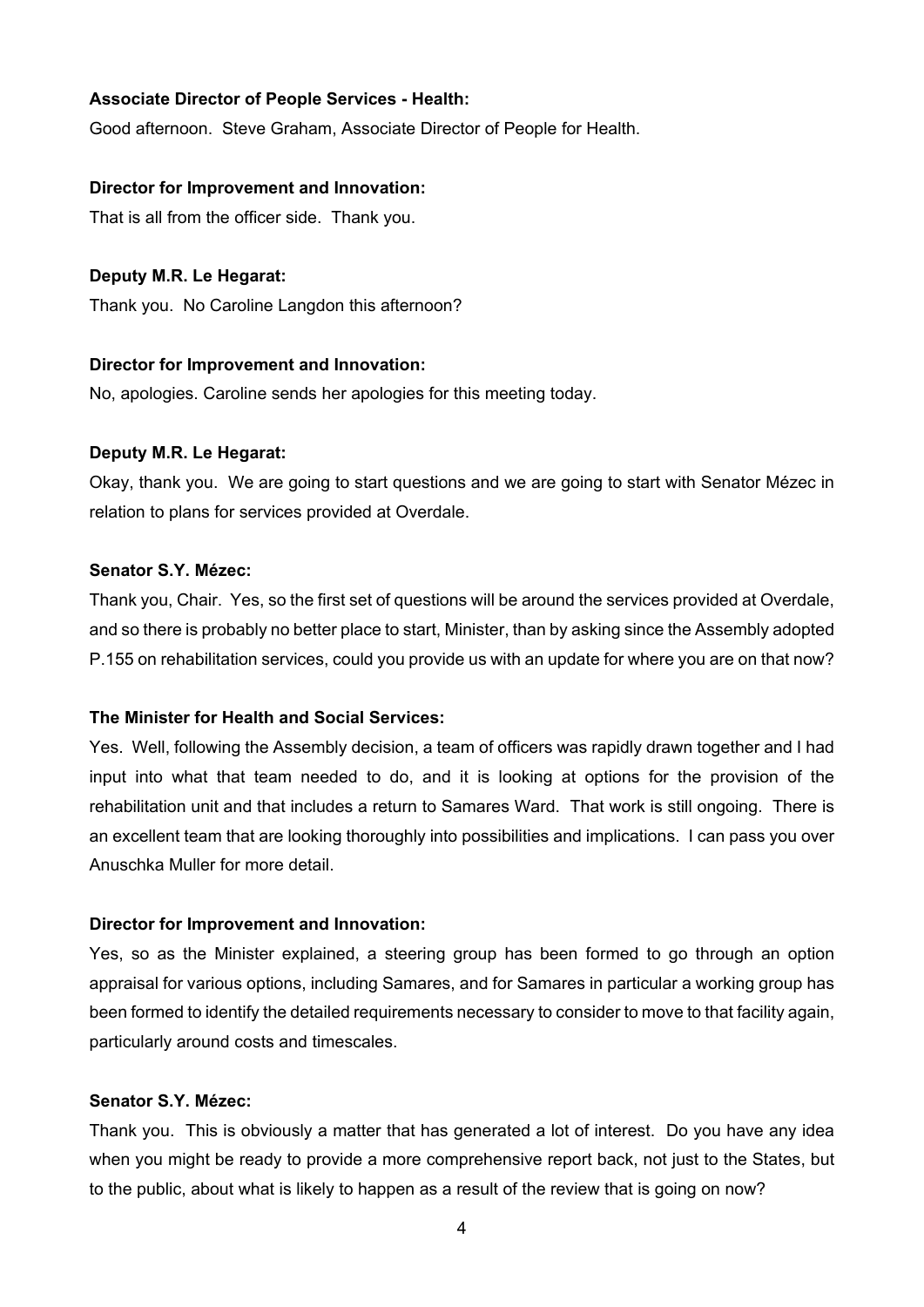#### **The Minister for Health and Social Services:**

Well, the proposition gave us a target date of 1st March and I am aiming to bring some sort of report by that date as to the options available and the direction we are heading in or we would propose to head in. In between that time I am liaising with Senator Pallett. In fact, I am meeting with him later this afternoon to update him. I also am updating and liaising with my ministerial colleagues, so the Council of Ministers will meet to discuss the working group options.

## **Senator S.Y. Mézec:**

Thank you. It is pleasing to hear that you are in dialogue with Senator Pallett on this. In the run-up to the debate, there were quite a few powerful testimonies that we heard from people who had had experience of rehabilitation services, either when they were at Samares or since they moved to Plémont. Could I ask if there is any engagement either directly from yourself or from people who are now operationally involved in this to learn from those testimonies that were put to States Members in the run-up for that debate and develop a greater understanding of why many people felt the way they did so that their experience can be considered in this review?

### **The Minister for Health and Social Services:**

We always want to learn and I repeat the apologies I gave in the States Assembly for our failings in this respect for the reasons I gave. We do have all that input. It has been very carefully logged. It is part of the considerations that we are taking into account. Because of the time constraints we are not able to put any individual service users on the group that is looking at these options because it is needing to look at things very quickly, but all those have been properly logged, all those issues that have been raised, and form part of the consideration that we are giving.

#### **Senator S.Y. Mézec:**

The notice that we received that you were changing your position on P.115 came relatively late in the day, after a significant period of time before that, where the understanding was that you would support an amendment to the proposition. Could you explain how it was that you eventually arrived at the position that you ended up maintaining in the Assembly debate?

## **The Minister for Health and Social Services:**

It was as a result of a Council of Ministers meeting. I think that is known that we met late that day, and the amendment that we had considered putting in arose out of a wish to move the debate from one that was just going to be about premises because I believe it should be about more than that. It was about concentrating on the service that needs to be given and that is what our amendment was trying to do because I had confidence that we would be able to deliver the good service that is needed in Plémont Ward, but with the comments that were coming in from members of the public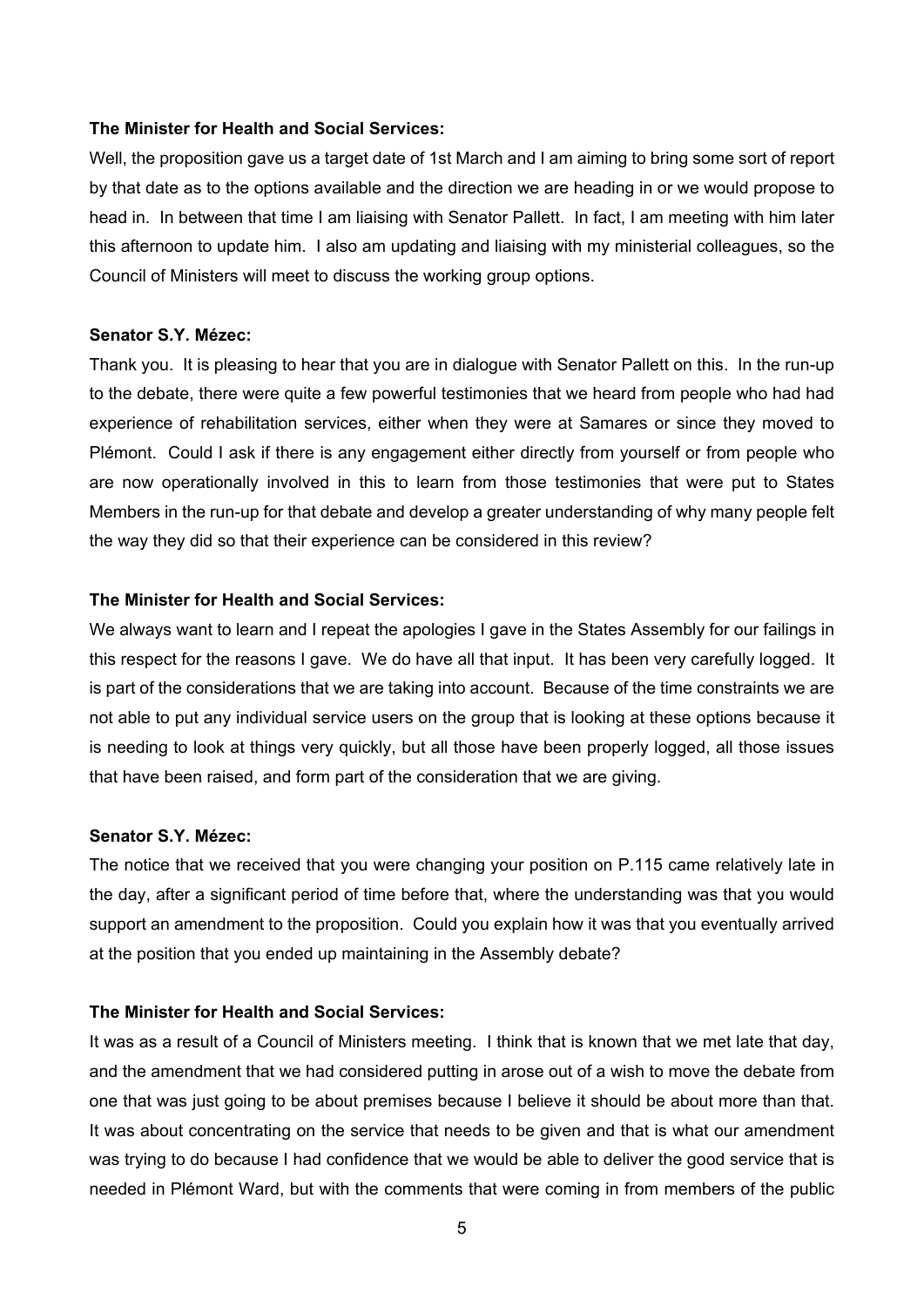and States Members, clearly that confidence was not shared, so therefore we did move our position to one in which we could accept the amendment ... sorry, we could accept the original proposition, which required us to take a look at all possibilities and particularly the possibility of Samares Ward, which is exactly what we are doing.

[14:45]

#### **Senator S.Y. Mézec:**

What advice or input did you receive from the clinical management staff before making the decision that it was okay to withdraw the amendment? Specifically you said that the ultimate decision came as a result of a Council of Ministers meeting, so I guess not just you as Minister for Health, but did other Ministers get the opportunity to hear from clinical management staff on that specific point of withdrawing the amendment?

## **The Minister for Health and Social Services:**

Yes, we did. If you would like to hear from our Medical Director, I will pass over to him, if I may.

#### **Medical Director, Health and Community Services:**

Yes, good afternoon. Yes, I was asked for advice and that is our role in this, we provide advice, but as always there are more considerations than just clinical input, as we know through the whole COVID process. My advice is, as the Minister has ... my advice, along with other clinical colleagues, is much as we have put into the public domain, which is the wish really was to have a broader debate about how rehabilitation services could work right across Health because again, as I have said, rehabilitation services should be available to everyone with every condition. It is about restoring people back to normal function and the debate, in my opinion, became quite focused around particular parts of that pathway or about specific conditions. It may be through that debate that returning services to Samares might be the right thing, but I think the aim was just to have that broader discussion so that we ended up the best option for everybody. Through this, one of the reasons of looking at the general hospital, just so people understand why that debate needs to be broadened, though there are some advantages to having rehabilitation services based within the hospital, and also just to give balances for the staff who provide those services because I think there is a bit of a narrative that all is bad and all is not bad. There are patients who have been happy with the treatment that they received on Plémont Ward. I sat in a meeting the other day with feedback from a patient who was able to access the hydrotherapy pool, for example, which is in the hospital, which is not so easy. There is access to the acute medical teams much earlier, so people moving to Samares Ward can only move there later in their journey really, because they have to be fitter, whereas when they are in the hospital they can have access to that team a little bit earlier. However, these are all things that we need to discuss moving forward and will be taken into consideration in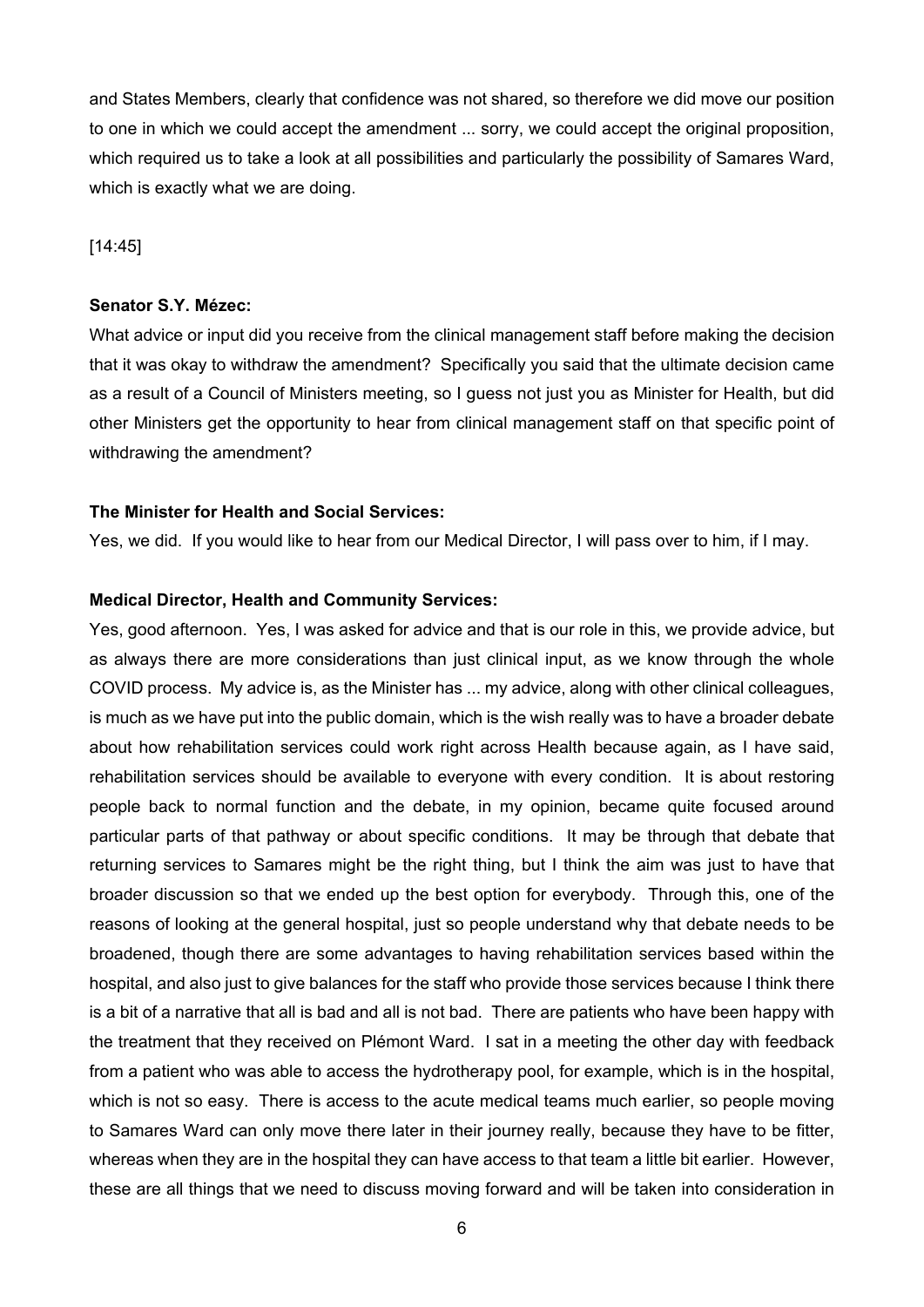the current debate, but I think the most important thing moving forward is that we find a resolution to this now. It is not a single decision at a point in time, it is a debate that needs to go on and on and Health in all areas changes over time. We find a solution for the proposition and if that is back to Samares, so be it. Hopefully that will be temporary because we are hoping that we will have a new hospital built there at some point, but that I am sure will be taken into consideration in the work that is being done, but like all our services, rehabilitation will develop over time and the evidence is very clear that it is best for people's physical and mental well-being to get home earlier for early supported discharge. We do not have that bit right and that is the bit that we need to fix, that support in the community, but ultimately that is really ... if we are going to follow the evidence and what is best for patients, that is where we need to get to, but I think, personally speaking, we need to move beyond this debate. Again, as I have said in the public domain, we need to work out how we work together and we listen to each other. We will always learn something when we do that and get to the best point.

#### **Senator S.Y. Mézec:**

Thank you. The last one from me on this particular part of the discussion about services at Overdale, but, Minister, can I just ask, with every political debate there is of course the risk that you do not get the outcome that you hoped for. Before the Council of Ministers had taken the decision to withdraw the amendment and support the original proposition, did you and your team have a contingency plan in case you had maintained your original position and lost out and therefore had to mobilise a response to it that you had not wished to have done?

## **The Minister for Health and Social Services:**

Did we have a contingency plan? The plan is all ... if we had lost out, clearly we would have had to do the work we are doing now, which is to look at Samares Ward in very great detail as to whether it should be provide the location for rehabilitative service, but our emphasis all the time was about the delivery of the service, the improvement of the service for the patient rather than concentrating on the location. At the end of the day, the debate I felt was very much around the location, which to us is not really the core issue, though it has become important to so many people. We are listening and we are resolving and we are now talking about and working towards establishing the right location, which would be acceptable, I hope, to everyone as a result of the States decision.

#### **Senator S.Y. Mézec:**

Thank you, Minister. If any of my panel colleagues want to jump in on that, feel free, otherwise I will move on to ... yes, Deputy Pamplin wants to add to that.

#### **Deputy K.G. Pamplin:**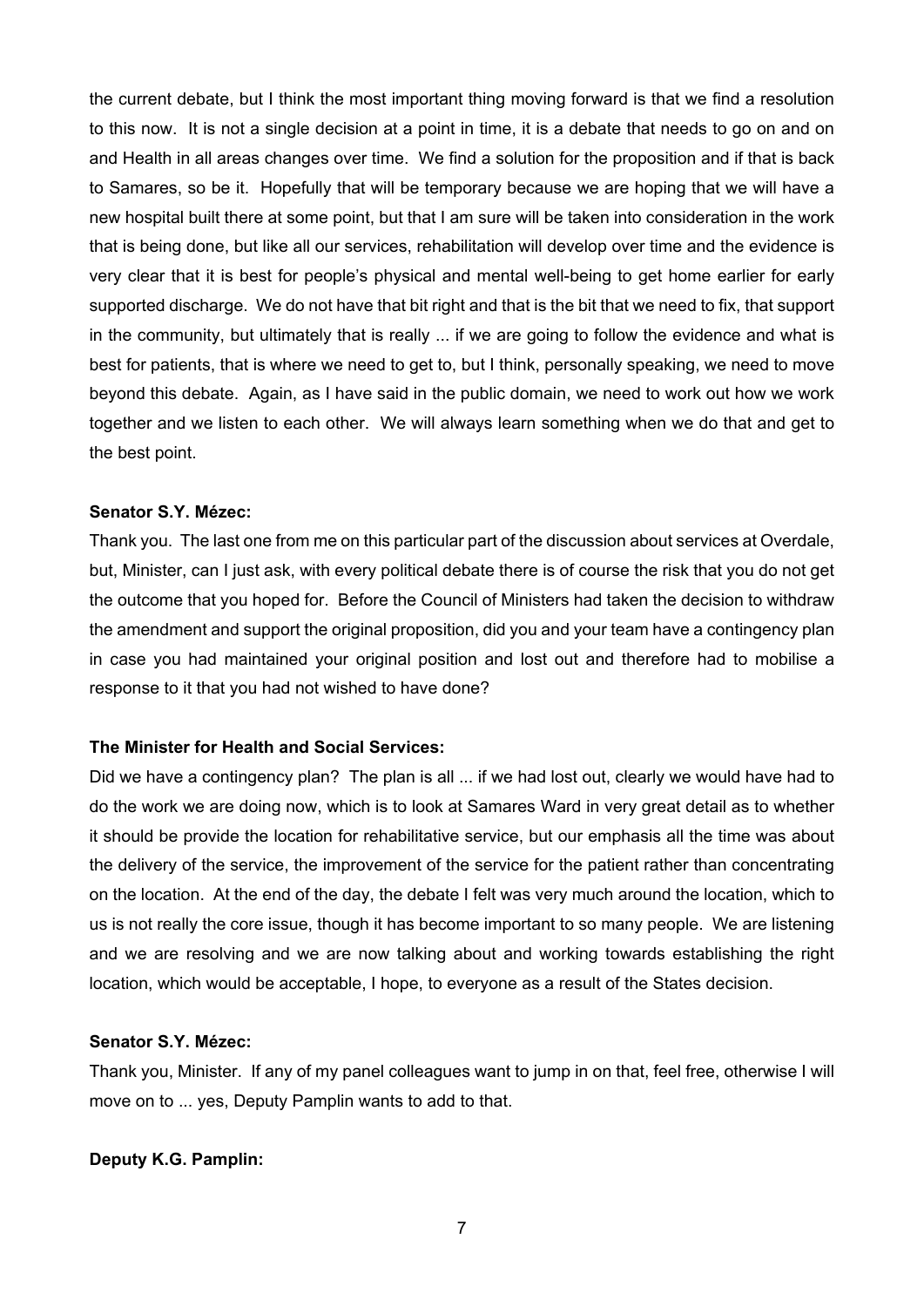Yes, thanks, Senator. Thank you for your answers on those, Minister. I think the point I wanted to raise in these questions is the one I have done over the last 4 years, so sorry to sound like a broken record again, but for me it is communication because when we all realised that this was going to happen - and I have got the Hansard in front of me from July 2020 - ironically, your Assistant Minister asked you the question in the Assembly on that day and the question was: "Will the Minister commit to reopening the stroke rehabilitation unit at Samares Ward at Overdale as soon as possible?" and you went on to explain it was a temporary closure of the ward. You explained obviously, quite rightly, about the COVID circumstances at the time and you say: "I want to give assurance this is a temporary measure and we have no plans to make this a permanent closure" and I guess because again over the last 2 years so much has happened and the COVID pandemic has been the priority, communication was lost when that decision was not ... when that was made, and if it was communicated it did not have the same impact, so then suddenly when it had happened we had to race through all this process to get to the reasons and I think it was a shock to somebody. So is it fairness that some of the lessons learned here - and again, we are obviously aware what has happened over the last 2 years - but when such an important local facility that has touched many lives suddenly is gone and all we have officially is words like "temporary closure" I think that justifies the public response. But do you think, Minister, on reflection communication on such emotive matters can be a lesson learned?

## **The Minister for Health and Social Services:**

It always can be a lesson learned, yes, absolutely. So I think you said that answer was given in July 2020, which of course was the earliest days of the COVID emergency and when we were ... we could not conceive that COVID would be with us and creating this challenge for 2 years. That is what happened so we are 2 years on and we have come through a situation which we just did not expect when that answer was given. It is, as I said in the debate, and I apologise, I and management really ... we did say we took our eyes off the provision of rehabilitation and we should have been paying closer attention, but I did explain the pressures of the COVID emergency on staff and managers and that has been a failing for which I have apologised and we want to learn and communication will be a large part of it.

## **Senator S.Y. Mézec:**

Thank you. Sticking with Overdale, but another aspect of this, could you update us on plans for the assisted reproduction unit at Overdale?

# **The Minister for Health and Social Services:**

Yes. Well, they are an essential part of our services and they are in the planning because if we were to move rehabilitation back to Samares, they will need to move to another location, so that is

8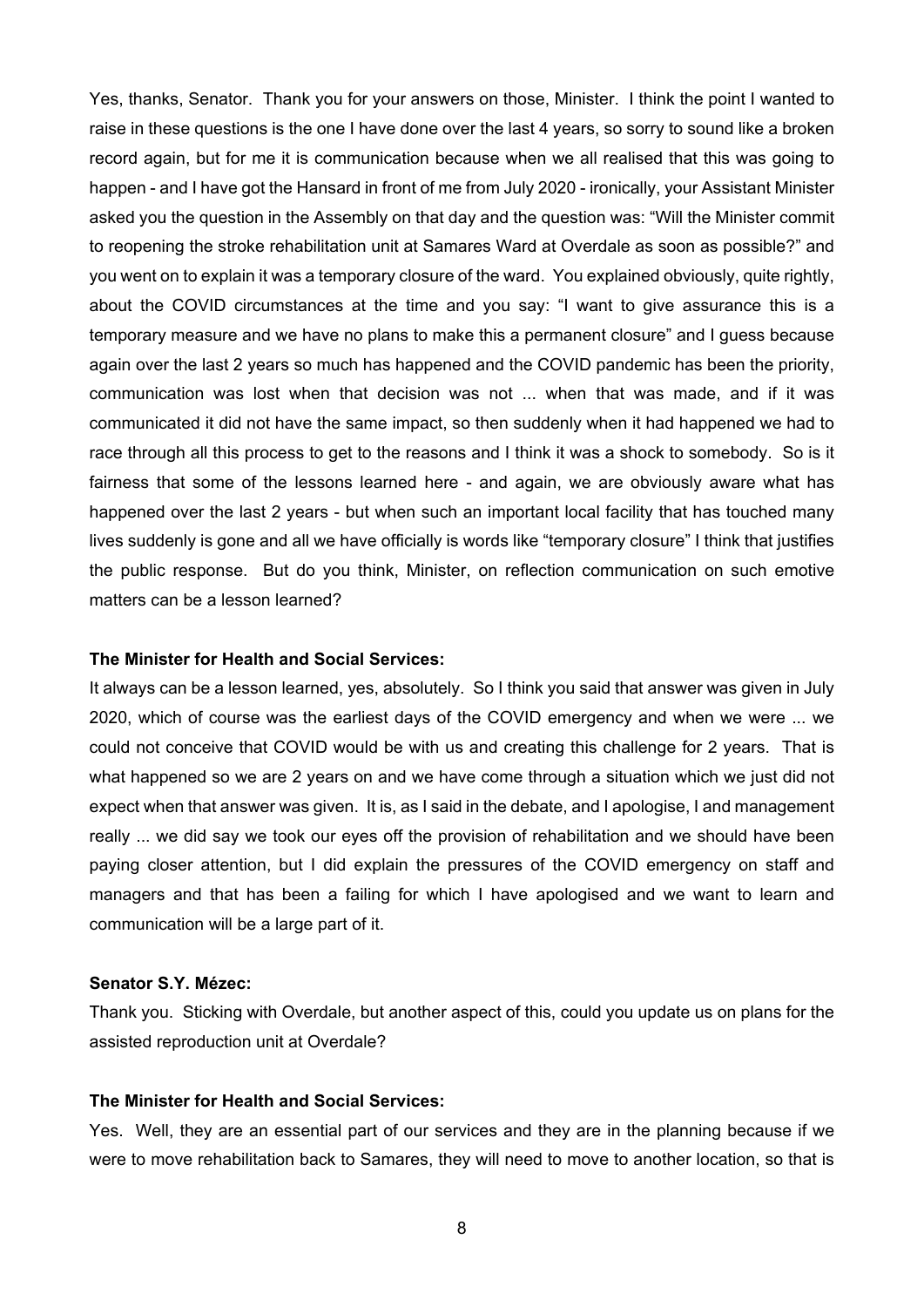being planned and all options considered. Beyond that, I cannot give any news because no decision has been made on that yet, but they are very firmly in our thoughts and planning.

## **Senator S.Y. Mézec:**

Just coincidentally, it was a year ago exactly today that the Government put out a press statement about the some of the changes you wished to make to this particular service, so I guess I would ask, with some of the uncertainty that there is about Overdale and Samares in particular, are those plans to change the service and improve it still going ahead as you had hoped or have they faced any setbacks because of this uncertainty?

# **The Minister for Health and Social Services:**

No, I am not aware of any setbacks, and if I know the people involved, the consultant involved, he will drive this forward. He is passionate for the service and there is no reason why a change of location would mean that we cease to drive improvements. There will be extra work, there will be that element of change and disruption, but the improvement programme will continue.

## **Senator S.Y. Mézec:**

I guess the topical question, based on the decision that was made by the Planning Committee yesterday to refuse permission at this point for the demolition of buildings at the Overdale site, do you anticipate that that decision has an impact on the planned delivery of healthcare services? Does it represent more uncertainty that is unhelpful?

# **The Minister for Health and Social Services:**

Not for what we are doing at the moment because we are proceeding on the basis that the Assembly has chosen Overdale as the site for the new hospital. The planning inspector has, in the bridging Island Plan inspection, agreed that it can be set aside as a zone for the building of the new hospital and we have a very detailed planning application in, so it is the Government's policy, supported by the Assembly, to build a hospital at Overdale. Therefore if we plan temporarily to move any services to Overdale, we also have to deal with and plan that second stage of where to next once the buildings are demolished, so that is being planned and thought through.

# **Senator S.Y. Mézec:**

Those are all the questions I have on Overdale, unless any panel members want to contribute. I will give them a second to indicate and if not, I will move on to the next subject. Yes, so moving on to the next area to ask questions about, it is about visits into the general hospital. We obviously had the States debate on P.8 recently, which you supported. Part of that proposition was about putting a robust system in place to make sure that visiting people in hospital could be done safely for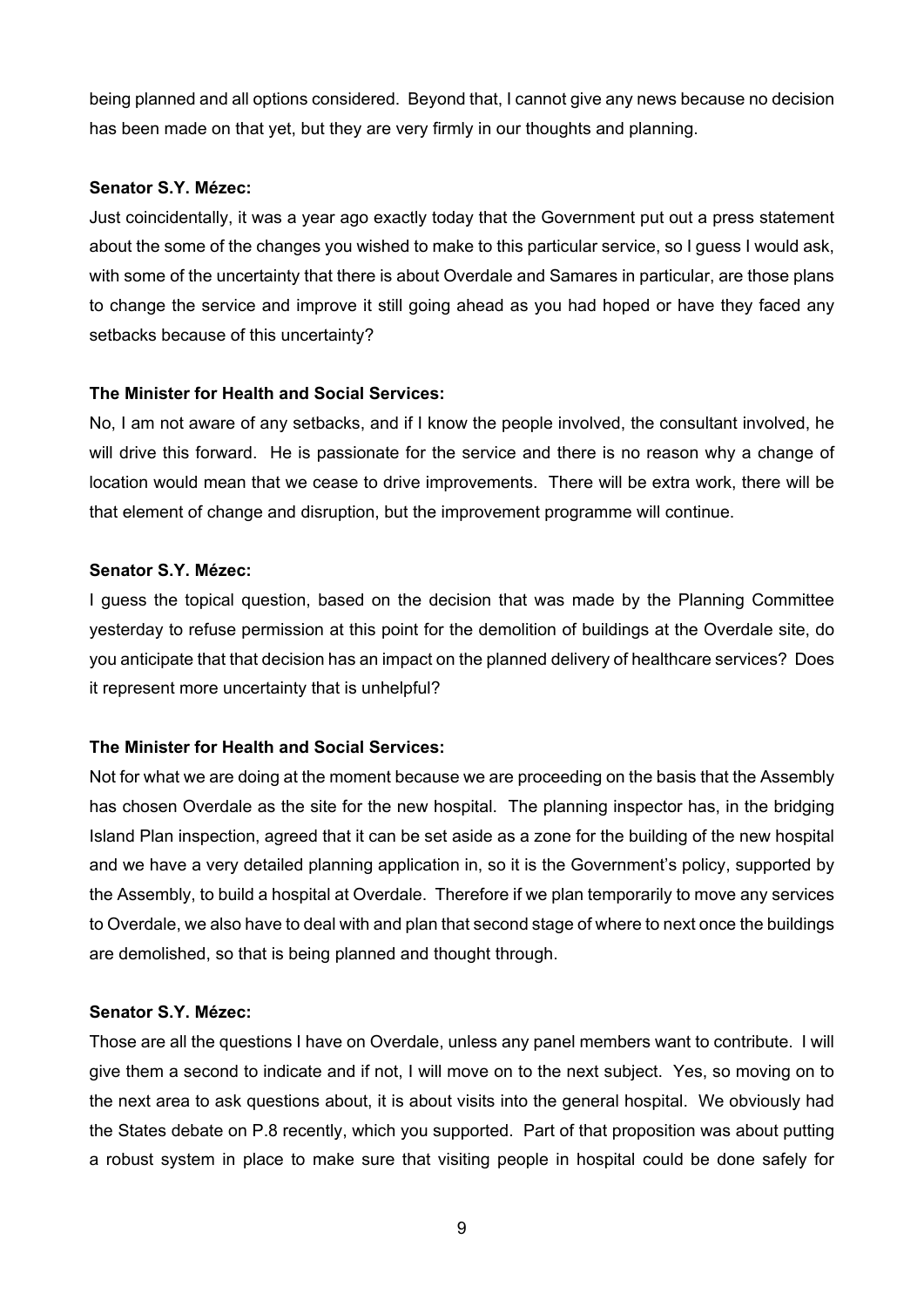everybody. Could you provide us with some details about what you and your team did to enable that reopening?

#### **The Minister for Health and Social Services:**

Yes, and the person best placed to provide the detail is our Medical Director, so I will pass over.

## **Medical Director, Health and Community Services:**

So all decisions around visiting and particularly restricting visiting were based on advice from our I.P.A.C. (Infection, Prevention and Control) team. Obviously on 27th January we reopened to visiting as clearly we do not want to put restrictions on visiting for any longer than we have to and that was largely on the basis of falling rates of COVID within the community, but also seeing that the spread of COVID within the hospital again was steady state and not seeing any further evidence of spread certainly being brought in by visitors.

[15:00]

We have put further measures in place in any case, more widespread wearing of masks by patients, having 2 named visitors for each patient, supporting our staff on points of access to the hospital, asking the general public to support us in using P.P.E. (personal protective equipment), strict hand hygiene and also checking people coming to the hospital are well and symptom-free. We have looked in great detail about the use of L.F.T.s (lateral flow tests), but however we looked at it, it simply was not practical for numerous reasons, particularly the volume of people coming into the hospital, having to wait while they have to get the results, and it really is not what L.F.T.s were designed for as that sort of screening process. We would have to screen everyone coming into the building, whether they were going to visit patients or going to outpatients or going to radiology. We really tried to look at making that work but we just could not see a way that was practical and also enhanced the safety, but it is something that we will keep under review. We do not want to restrict visiting. We do restrict visits even for non-COVID reasons, so if we have a norovirus outbreak on a ward we ordinarily ... that is standard I.P.A.C. practice, but we will continue to evolve and try and learn and work out ways that we can keep visiting open to as many people as possible, as we recognise it is an important part of people getting better.

#### **Senator S.Y. Mézec:**

You mentioned about asking visitors to wear P.P.E. and not come in if they are symptom-free and so on. When you said asking, that is different to requiring. Is there any policy in place where if people were to present themselves at the hospital for a visit and were not keen to abide by those requests that they would then be told: "Sorry, I am afraid you are not able to come in until you are able to abide by that"? It is just asking them or is it requiring them?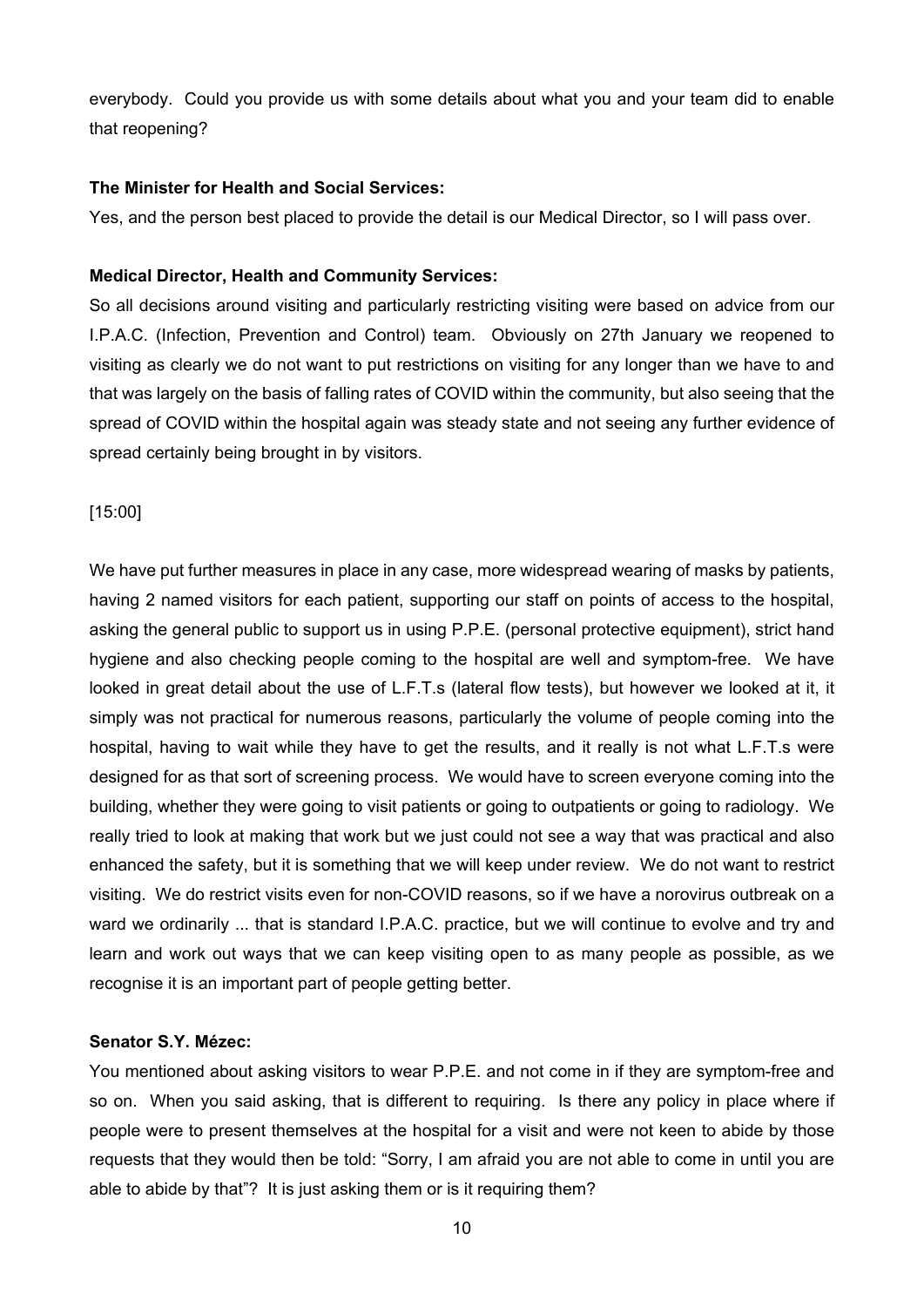#### **Medical Director, Health and Community Services:**

My understanding of this is it boils down to what is within our jurisdiction. We cannot physically block people from entering the hospital and nor would we want to get to that point. It is a hospital. We also do not want to create an environment on our front door as it is so imposing and threatening that it either puts people off visiting or, more importantly, it may stop people coming to the hospital to seek the care that they need, so it is a real balance. What I would say is the absolute vast majority of Islanders are incredibly helpful and follow the advice that we ask of them. It is unfortunately a small but significant minority who are less keen, shall we say, to follow that advice and may not be as respectful to our staff as we would like them to be, but our staff are not in a position to physically prevent people. In my understanding, it would be the police who could do that and we do not want to get to a point where we would have that sort of presence on our door, checking people in and out of the hospital. I think that would be a significant waste of their time as well, so I think we have to hope and rely on the goodwill of the vast majority of Islanders, which we have, and hopefully people will follow that good example that we see from most people.

# **Senator S.Y. Mézec:**

Absolutely, hear, hear. There were reports before the States had debated the proposition asking for a reopening for visitors of unfortunately a small number of people not quite having regard for this as you would hope. Has that been a problem since the reopening or has it been the case that everybody attending has abided by what we would expect them to do?

#### **Medical Director, Health and Community Services:**

As far as I am aware, there have been very few issues and, as I say, I cannot ...

#### **Senator S.Y. Mézec:**

Few is different to none.

### **Medical Director, Health and Community Services:**

The honest answer is I have not heard any issues, significant issues. I mean, it varies from people being completely obstructive to people just being clearly unhappy with what they are asked to do but still complying, so it is hard to say, but I have not heard of it being a major issue at the moment.

## **Senator S.Y. Mézec:**

The reintroduction of visiting, it has been said that it will be kept under review for all of the reasons that you quite rightly pointed out. In the event that problems began to arise again for whatever reason, what approach do you think you would be likely to take in that instance in terms of rushing to either shut visitors down or looking at putting even tougher control measures in place? What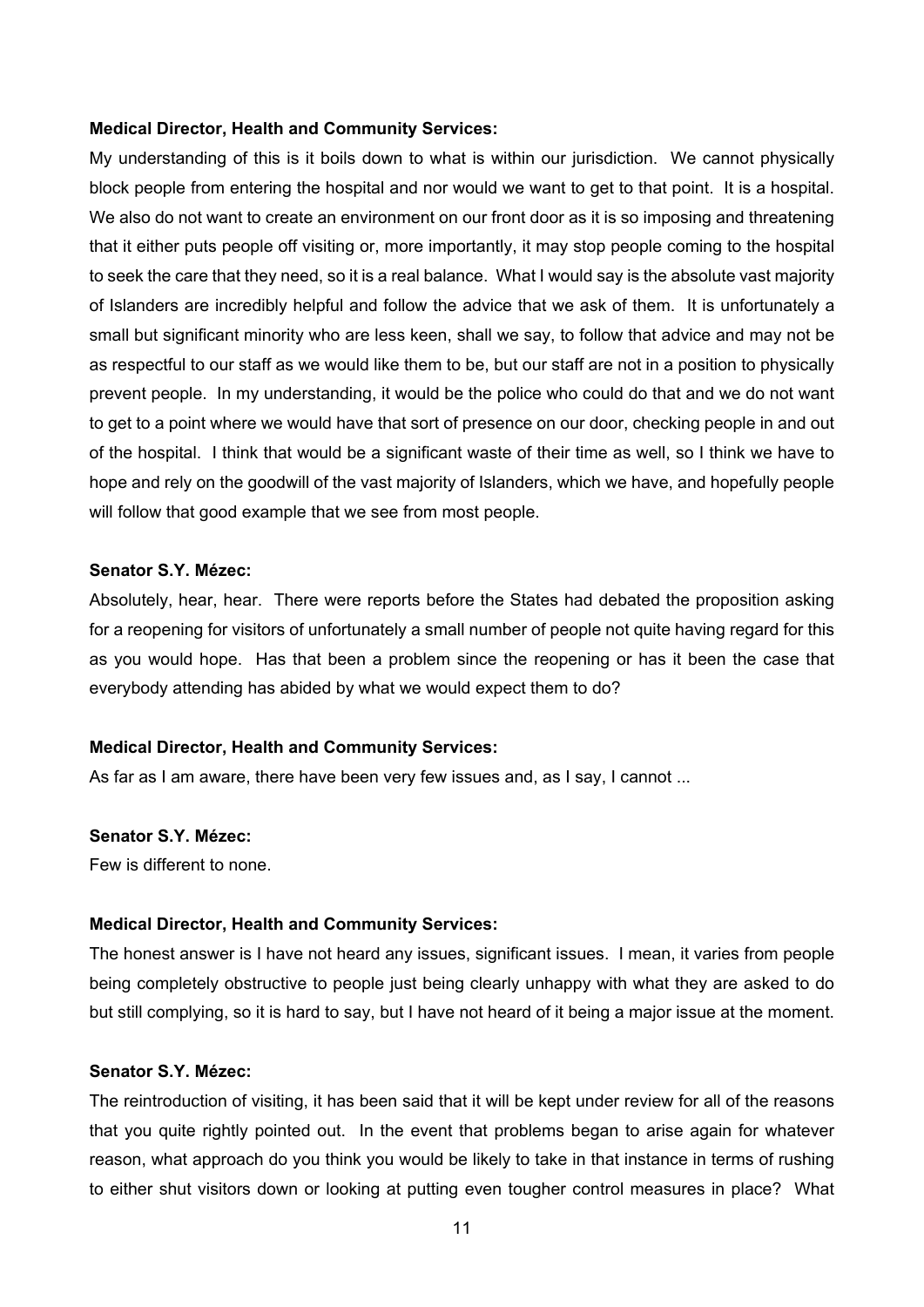have you learnt from the previous experience at what seemed to be very short notice, having to stop visits? Would you simply do the same again or would you find a different approach if there became a significant problem with COVID-19 in hospital?

## **Medical Director, Health and Community Services:**

We obviously want to limit any restrictions as far as possible. There is not really a short answer to this, so I do not want to go on about it, but if it were possible to restrict it to a particular ward, in the same way that we would do with other infections, but part of it is just the restrictions we have in the estate that we have in this particular building, where we have what we call hot wards for patients who have COVID, and if we could restrict it just to a few wards we would look at that. But as always, it depends on the particular circumstances at the time, it depends on what is going on in the community, it depends on the risks to our staff as well in terms of getting COVID and being off sick. Now, that is obviously going to change as we move forward, so that may not be an issue so much, but it is always based on consultation with our I.P.A.C. team and the exact circumstances at the time, but the aim is to keep any restrictions, if we felt that was necessary, to a bare minimum.

## **Senator S.Y. Mézec:**

That is all the questions I have got on those areas unless any other panel member wants to chip in, but if not, I would hand back to the panel Chair, Deputy Le Hegarat.

## **Deputy M.R. Le Hegarat:**

Thank you, Senator Mézec. I am going to ask the Minister now about COVID. Minister, with reference to the recent easing of COVID restrictions, you also issued an appeal for Islanders to remain vigilant. Can you advise why this approach has been taken?

## **The Minister for Health and Social Services:**

I think it appropriate for us to move to a community response to COVID, recognising that it has not gone away, it is still an illness that can cause a significant degree of sickness and what we are seeing is still, sadly, causing some deaths, but it is no longer appropriate for Government to be issuing directions and orders. It is enforcing good sensible precautions that mean we, as a community, look after each other. So if we are ill in other circumstances, we normally would not come to work to spread a disease, and so that is what we must continue doing with COVID. We would not go sneezing in crowded public spaces, for example, so we are moving to a situation where we are asking Islanders to voluntarily take the sensible courses of action.

## **Deputy M.R. Le Hegarat:**

Was the concern of restriction fatigue a factor in the decision-making process?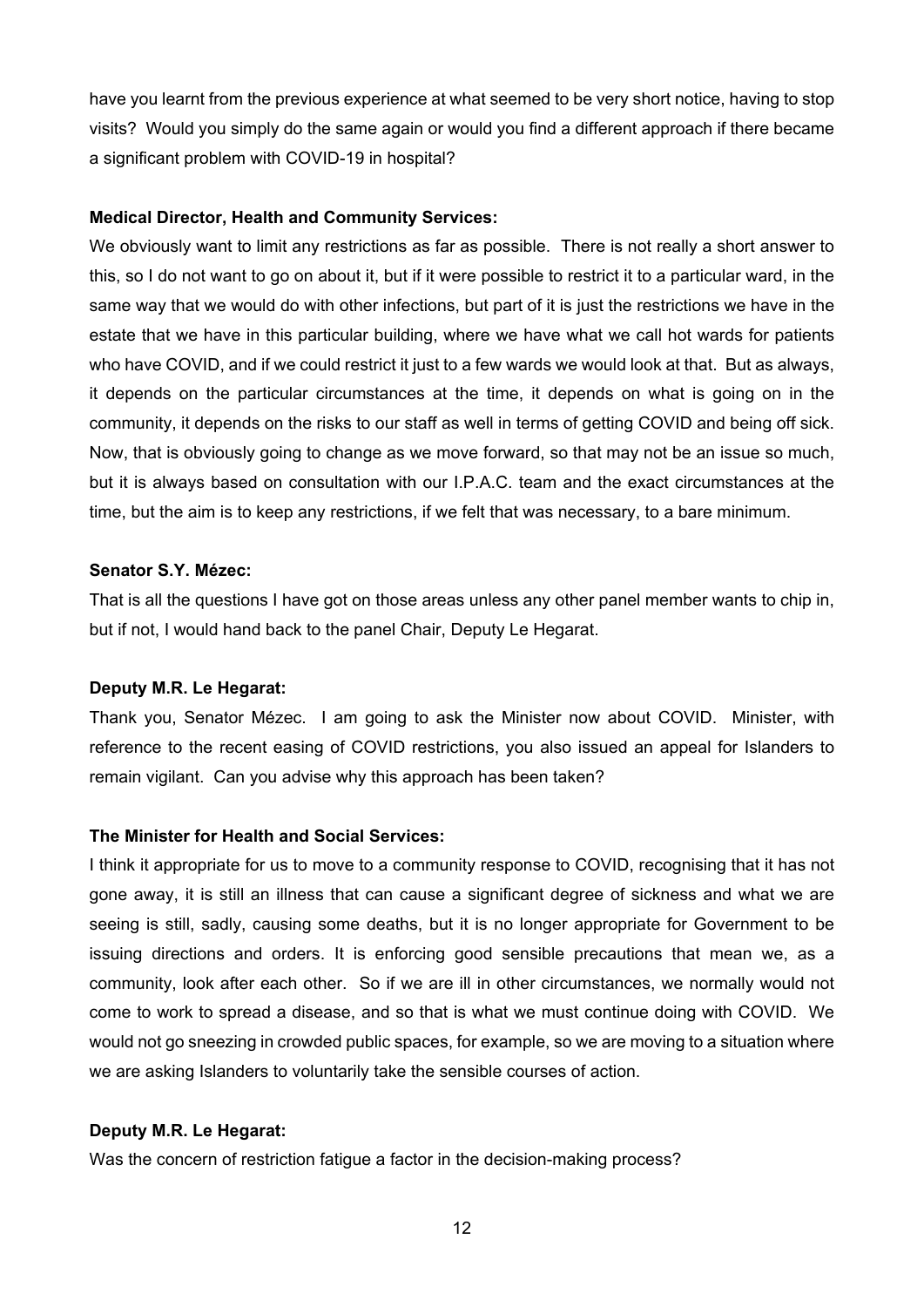### **The Minister for Health and Social Services:**

Yes, that is part of it, but it is not the reason why restrictions were dropped, because they were dropped on public health grounds, that it was safe to do so, but we have to acknowledge that 2 years being directed by Government to do this and that does take its toll. It does mean that there is not the same compliance as there was at the beginning and people had recognised that the Omicron variant is different by its nature. There are far more people around catching the virus, but it was having less of a serious effect, which meant that there was that reticence, as you say, to follow laws and orders.

## **Deputy M.R. Le Hegarat:**

It was recently announced that mandatory isolation for positive cases will be removed by the end of March and replaced with guidance. Are you able to provide us some further information about why the competent authority Ministers have approved this approach?

## **The Minister for Health and Social Services:**

Yes, and it was approved on the basis of S.T.A.C. (Scientific and Technical Advisory Cell) advice and public health advice that we received because we will be moving to that point where we can trust individuals, the Islanders as a whole, to monitor their own conditions and because COVID, I trust by 31st March ... that is our intention, subject to no further spikes or unforeseen issues arising, to move to that because Omicron is the disease that should be dealt with in this way by community measures rather than by legally enforceable measures.

#### **Deputy M.R. Le Hegarat:**

Would you say that the fact that the enforcement of mandatory isolation or the ability to check that people are isolating is a factor in that change then?

## **The Minister for Health and Social Services:**

Sorry, can you repeat the question?

#### **Deputy M.R. Le Hegarat:**

What I am asking is that the actual sort of enforcement, if you like, of people isolating, was that a contributory factor to the ability to be able to check that people are isolating? Would that have been a factor within your decision-making process?

# **The Minister for Health and Social Services:**

No, I do not believe it was. It certainly was not, in my mind. The reason for making the decision was that because it was safe to do so, but can I pass over to Professor Peter Bradley, who of course leads S.T.A.C. and he will be able to give you much more information on that?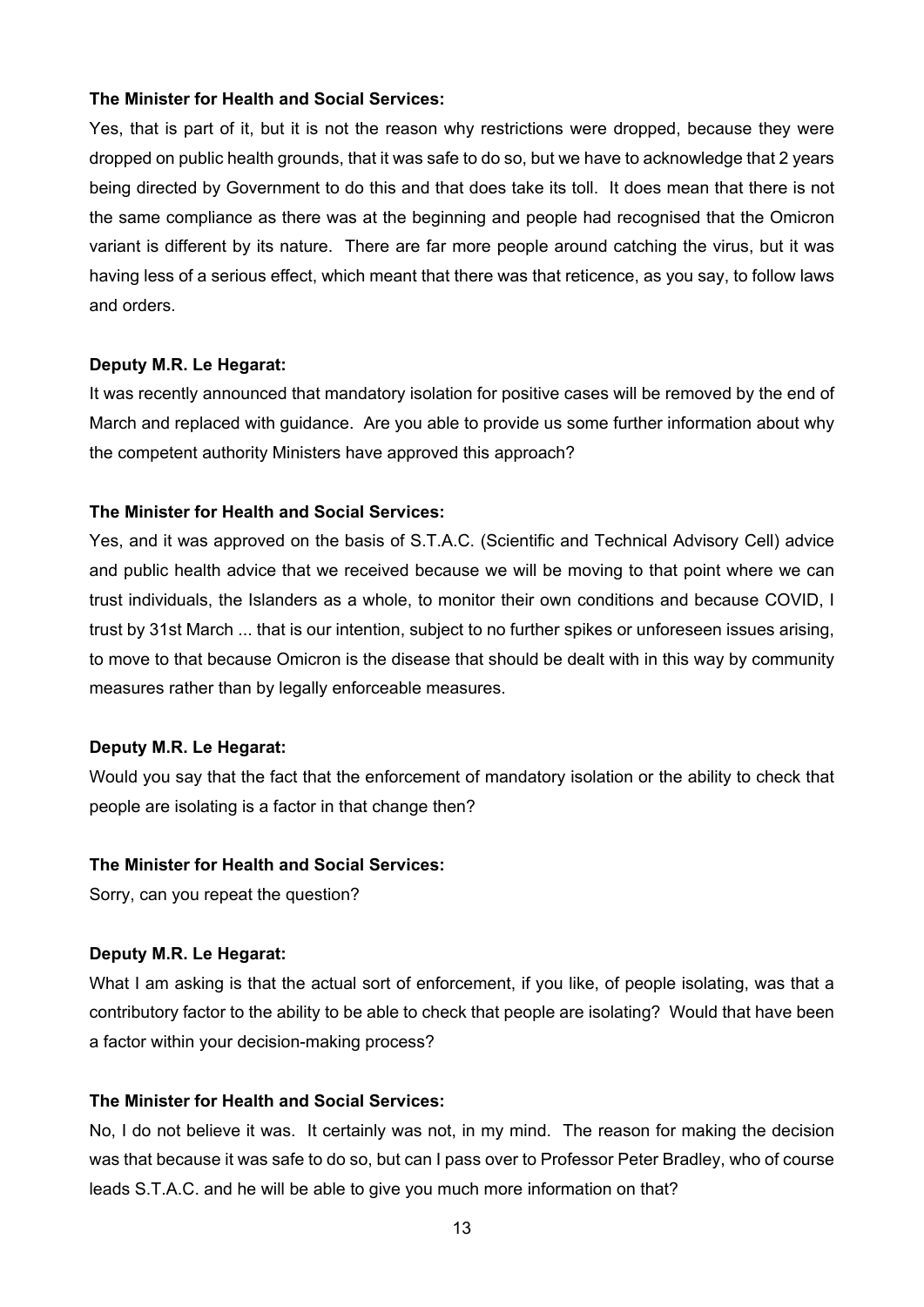## **Director of Public Health:**

Yes, so in respect of the general approach, as the Minister has just described, we are seeing a COVID variant now that is expressing itself as mild disease for the majority of people and the deescalation measures were proposed in respect of that. The severity of disease is similar to that we might see in a normal flu season and that is also why we advised Ministers to proceed with deescalation but still to advise caution for Islanders. We have still got the infection on the Island, it is just that the pattern of that disease is far less severe then we have seen in previous waves. It is also important to say that S.T.A.C. continues to meet, we continue to overview the situation and we do have plans to continue to do that over the summer months.

## **Deputy M.R. Le Hegarat:**

Minister, are you collecting any data that will help the Government assess the effectiveness of the L.F.T. programme?

## **The Minister for Health and Social Services:**

Again, could I pass over to Professor Bradley?

## **Director of Public Health:**

So we know from general advice ... well, first of all, the data we collect, we know obviously about the uptake of the L.F.T. in the various sectors across our Island. We are very, very grateful to the Islanders who have been so responsive to taking their tests and very many people recording them. From general advice internationally, we know that L.F.T. is an effective measure against COVID and it is also a cost-effective one. I have seen evidence to suggest that, on average, for every pound we spend on L.F.T. we get over £10 back in terms of avoided illness. Of course the most important thing is that we keep people well on the Island and it has proved, we believe, a very effective measure to keeping our infection rates down.

# **Deputy M.R. Le Hegarat:**

Do you have the details about how many people are registered in total and of those having those kits, how many upload the test results?

# **Director of Public Health:**

We do have those figures if you could bear with me one second.

[15:15]

# **Deputy M.R. Le Hegarat:**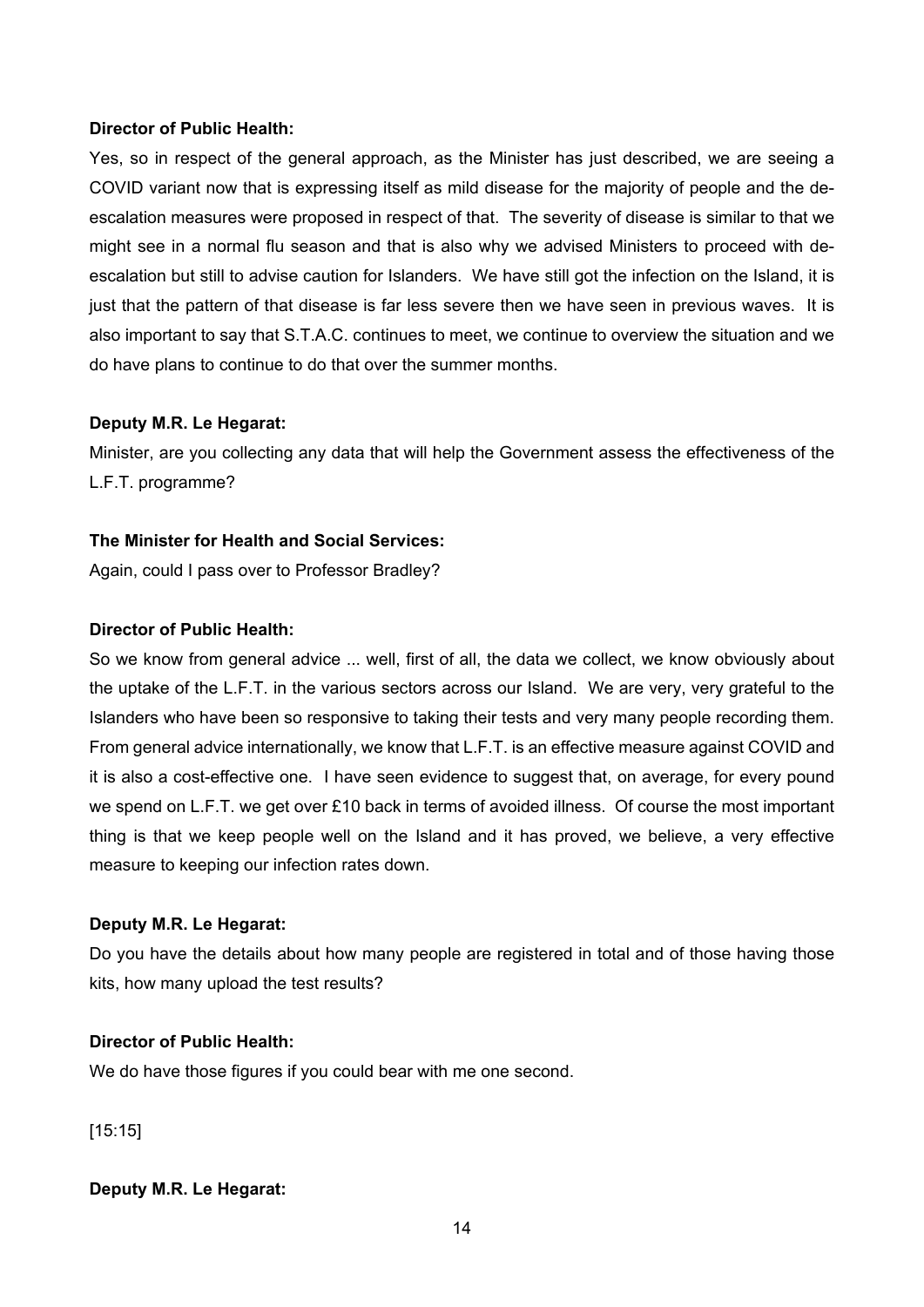Of course.

# **Director of Public Health:**

I do apologise.

# **Deputy M.R. Le Hegarat:**

That is fine.

# **Director of Public Health:**

Sorry, I have just lost my briefing pack temporarily. Steven McCreanney is on the call as well. I do not know if you are able to just read the figures out and then I will find it again in a moment.

# **Head of COVID Testing:**

Yes. We have just under 55,000 individuals who are currently registered for the L.F.T. programme.

# **Director of Public Health:**

As I remember, it is just under 50 per cent of people who are recording their results across the various sectors that we have available to us.

# **Head of COVID Testing:**

It is, yes, specifically 43 per cent.

# **Deputy M.R. Le Hegarat:**

What has the cost been to the Government to date for those L.F.T. kits for the people in Jersey?

# **Director of Public Health:**

Sorry, could you repeat that question, please?

# **Deputy M.R. Le Hegarat:**

I was just after how much it has cost the Government to date for the supply of those L.F.T. kits.

# **Director of Public Health:**

Yes, and Steven, could I just ask you? That figure is available to us as well. Rather than do it from memory, could you just remind us of the figure, please?

# **Head of COVID Testing:**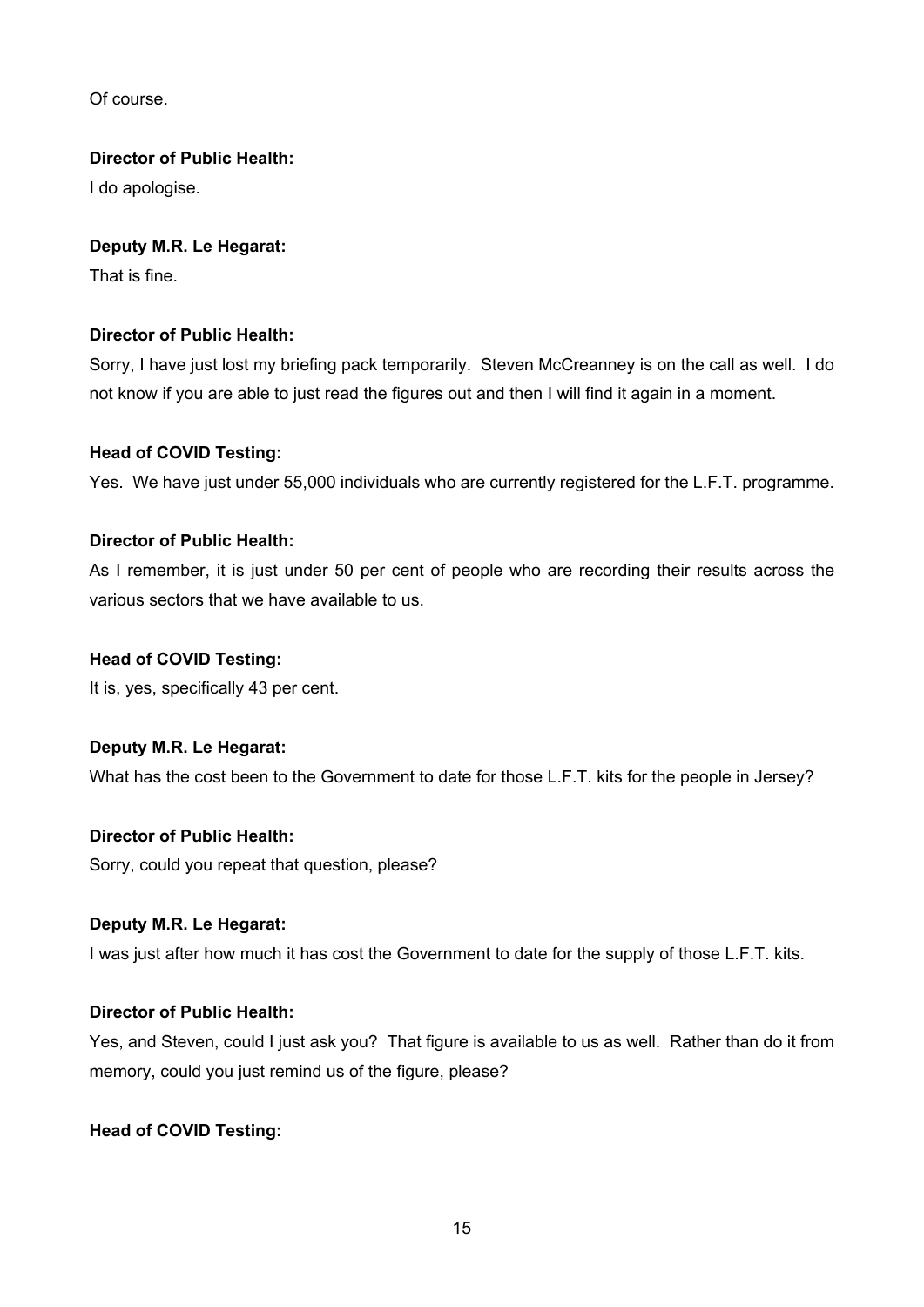I can do, yes. So we pay for the packing. The majority of the tests come F.O.C. (free of charge) from the H.S.C. (Health and Social Care) in the U.K. (United Kingdom). We have to pay for delivery costs. At the moment, that cost is circa £115,000.

## **Deputy M.R. Le Hegarat:**

Okay, so that is not as bad as I thought it would be. How long will we continue to use the L.F.T. testing programme moving forward?

# **Director of Public Health:**

So we do need to keep this under review because we do not know what is in front of us in terms of future waves. Currently at the moment we see a higher rate of infection in schools, for example, so the L.F.T. testing programme is particularly important to all school staff and pupils. We will see, we anticipate, further outbreaks during the year and at the moment I think we do need to keep it open as to how long we keep that testing programme going, but obviously we will be reviewing that in S.T.A.C. and as we see the pattern of infection emerge over the year, we will be able to make decisions about that.

# **Deputy M.R. Le Hegarat:**

Thank you. I am going to move to ask questions about vaccinations.

# **The Minister for Health and Social Services:**

Sorry, may I just confirm, Deputy, that we do get the packs free from the U.K. and we are grateful for that, but we have also purchased a back-up supply privately at a cost of £328,000, so if you asking about total costs, Steve has given the packing, transport, delivery and postage, but then there is that additional cost, which I think was wise, so that we have that reserve in the same way we have done for P.P.E. at our disposal.

# **Deputy M.R. Le Hegarat:**

Thank you, Minister. Apologies, I missed you coming in there because we are sort of operating in a close confinement and otherwise we get feedback. What take-up has there been for COVID-19 vaccinations in January 2022 and what percentage of these have been walk-in appointments?

# **The Minister for Health and Social Services:**

May I pass over to Emma Baker, who is our wonderful Vaccinations Lead?

# **Head of the COVID-19 Vaccination Programme:**

Good afternoon, thank you. Within the month of January 2022, 7,916 Islanders came forward for a vaccination and of that 24 per cent were walk-ins.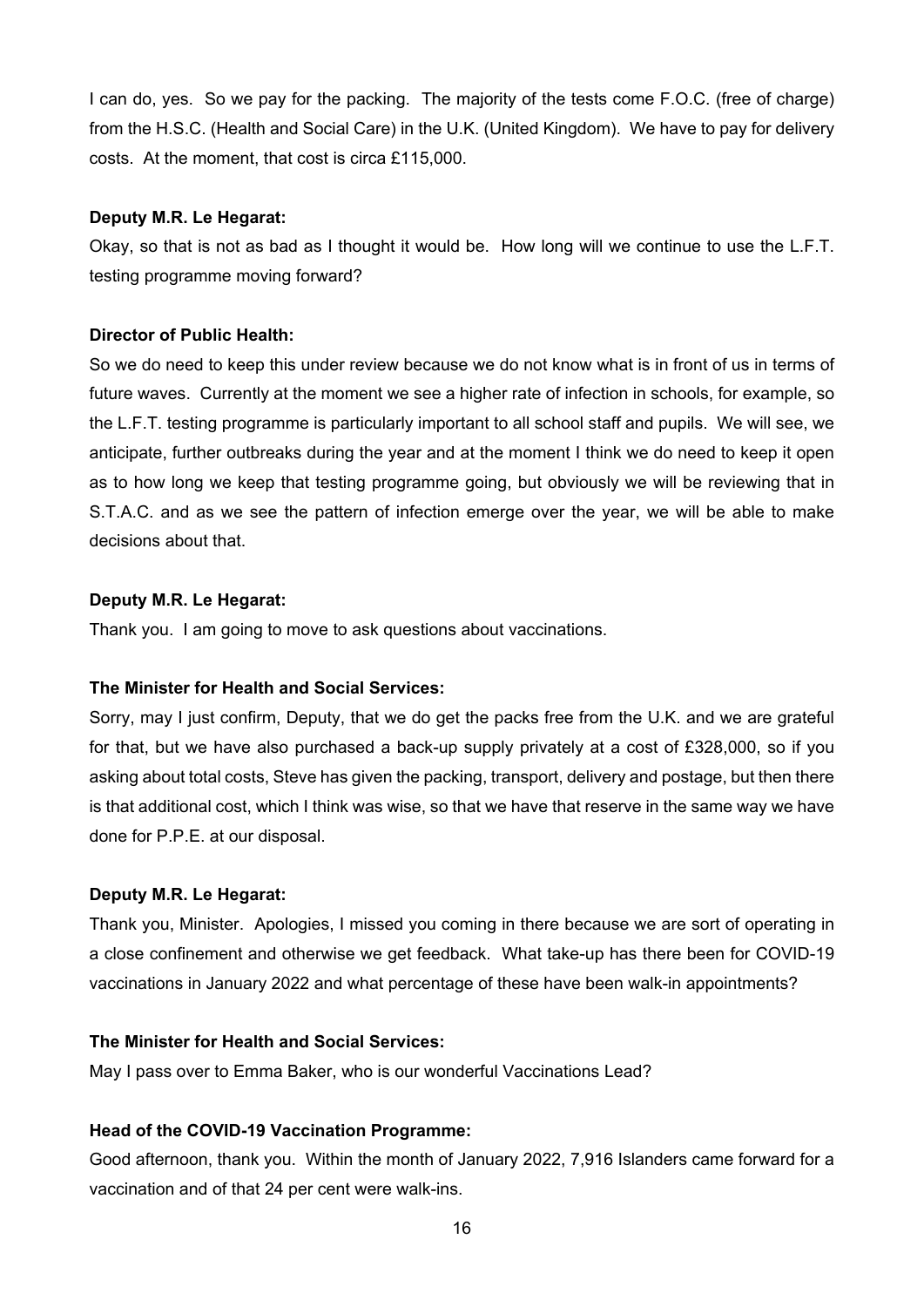## **Deputy M.R. Le Hegarat:**

Thank you. Are there any plans to do further campaigns to target vaccination in specific groups of people, for example, pregnant women?

## **Head of the COVID-19 Vaccination Programme:**

We are constantly monitoring and reviewing our operational delivery plans to see how is the most effective. We currently have a number of focus areas. We are working at the moment with a collaborative working group to try to improve the uptake of vaccination for 12 to 17 year-olds.

## **Deputy M.R. Le Hegarat:**

To date, how many people in Jersey have been identified as having, or potentially having, long COVID or related conditions?

# **Director of Public Health:**

Would you like me to answer that one, Minister?

## **The Minister for Health and Social Services:**

I would, please, Peter. Thank you.

## **Director of Public Health:**

Currently 376 people are recorded as having long COVID. As I have said in previous meetings, we do anticipate that this is an underestimate because of the data recording. However, the Committee may know that we have recently established a service so that people who have more severe symptoms are now able to access a bespoke service, which will give them a multidisciplinary assessment to ensure that they have a good recovery.

## **Deputy M.R. Le Hegarat:**

Is there any data available on the vaccine status of these patients?

# **Director of Public Health:**

We have not specifically looked at the vaccine status of these patients.

# **Deputy M.R. Le Hegarat:**

Thank you. Are you able to report to us with any details about the Health and Social Plan to respond to the long COVID, the funding of the long COVID?

# **Director of Public Health:**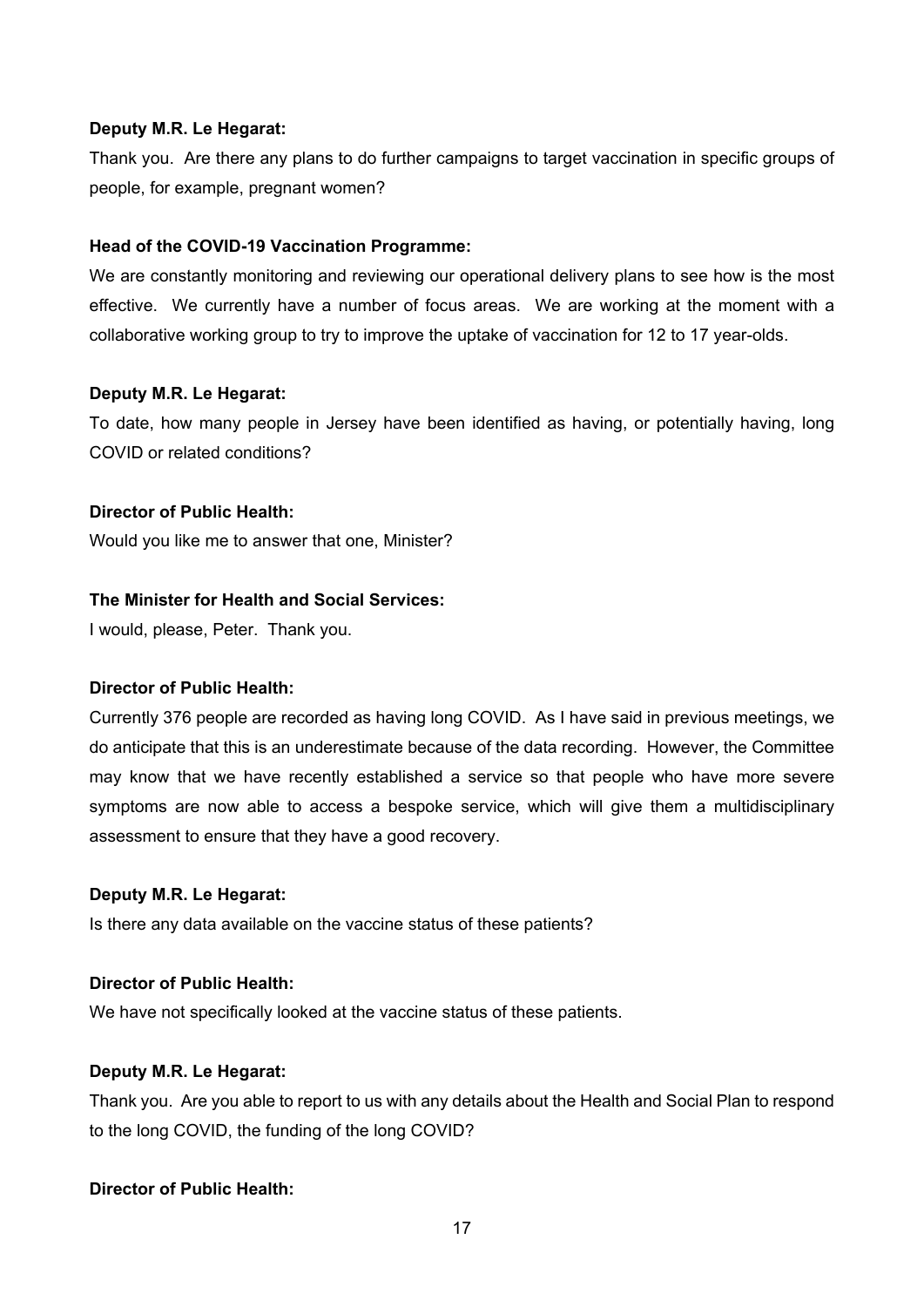So the funding has been achieved to finance this service. We have one-year contracts in post currently. Obviously we need to monitor how long people with long COVID continue to have their symptoms. That is something that is not entirely clear to us at the moment, but we have secured that service for the year and the funding is available from the COVID Recovery Budget.

## **Deputy M.R. Le Hegarat:**

Thank you. I will now move the questioning to Deputy Pamplin.

#### **Deputy K.G. Pamplin:**

Thank you, Chair. Just before I move on to the Government Plan, just looking at today's numbers that come in, the number of patients in hospital has remained around the 20 number. I know it has fluctuated up and down but that has been fairly consistent over the last month and I see the number of care homes is back to 27, ironically 27 each. Obviously we still have a situation that is more consistent of people being in hospital than we have before the Omicron wave. I guess while we are de-escalating, the seriousness is still there, is it not? Obviously we do not know the vaccination status of every patient and we do not know the complications around every patient, but again we have seen another 4 deaths of late as well. I know Dr. Muscat is not on the call, but I just raise this. I know you are saying this, but what are you attributing that to? What can you pinpoint that to?

### **Director of Public Health:**

Minister, would you like me to answer that question as well?

#### **The Minister for Health and Social Services:**

Yes, please.

## **Director of Public Health:**

First of all, it is important to clarify that there are a number of people in hospital with a COVID infection but the vast majority, nearly all of those people, are there for other reasons and they have a consequent COVID diagnosis. So that is a major change from what we were seeing earlier on in the pandemic. We do know that the Omicron variant is infectious and it will continue to infect people, and particularly people who are older, despite being vaccinated, will get mild infections from time to time. That is part and parcel of the current variant that we have on the Island. What is most important about this is that these people are not getting seriously ill. Obviously for the hospital and my hospital colleagues on the call that does have implications in the way that these patients are managed because we need to keep other patients safe in the hospital and I am sure they may wish to comment on that. But it is a very different picture. Similarly, although we are very sadly seeing some deaths still, they are far fewer in number than we were seeing in previous waves. That also applies to care homes.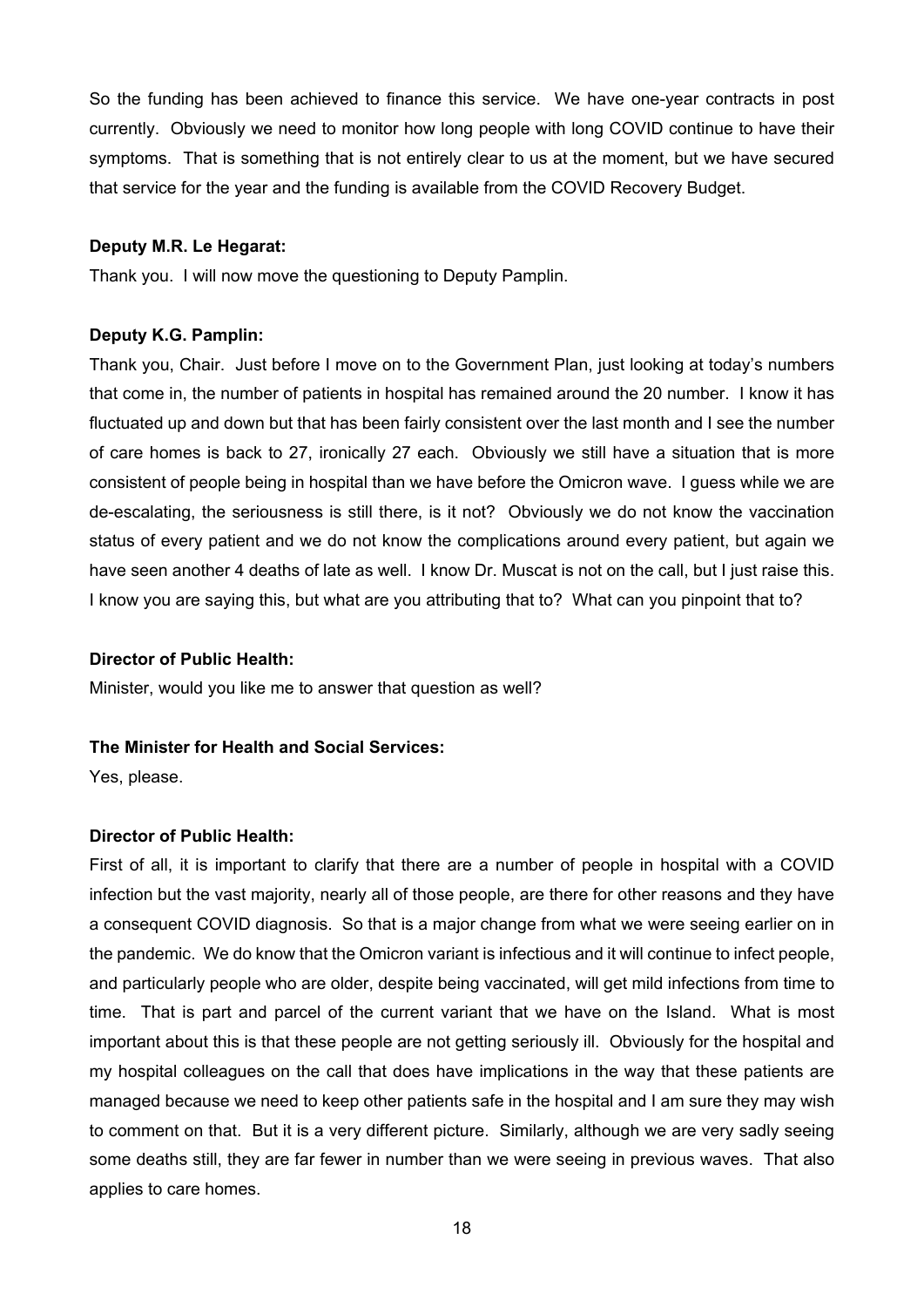#### **Deputy K.G. Pamplin:**

I guess the point we have always tried to make though is where in the list of information it says active cases in hospital, it does not segregate people in for other procedures, so it is difficult for the public and us to gauge that. I know it is an issue we have been pushing for a long time. Because those numbers, they are the numbers that people, the public, are obviously watching and we all are as well. But I just raise that as a point but we will move on. Thank you, Peter. I am just going to touch on the Government Plan. Yes, I know, thought we had done with all of that, but we have had your ministerial response shared with the panel. Thank you, Minister. Not yet published but I guess it will be soon. I just wanted to pick up on the update of the sustainable funding review for the Jersey Care Model, a big thing that we raised last year. What can you do to update us today?

## **The Minister for Health and Social Services:**

That work has started and for the detail of it I will pass you over to Anuschka Muller.

### **Director for Improvement and Innovation:**

Thank you, Minister. Yes, the work has started. Already we are forming a project group or a steering group at the end of last year, a cross-group from across Government, a group across Policy, Treasury and Health and Customer and Local Services, so a Social Security perspective and also Public Health. We are currently finalising the scope and the requirements for the project and aim to bring this forward in due course, seeking additional input, external input. As you can imagine, economic modelling and some financial modelling is necessary. So this is currently being finalised and it is basically on track to be delivered by the end of this year.

## **Deputy K.G. Pamplin:**

Obviously with the exceptions of our amendments, just for everybody playing bingo at home, we asked for a new sub-team to be created in the digital health team in modernisation and digital to focus on the delivery of the care model. Is there an update on that as well? That was including a manager grade role in that area.

### **Director for Improvement and Innovation:**

Yes, that update will be provided. Also officially against that recommendation that post is in place and is being recruited to, yes.

## **Deputy K.G. Pamplin:**

Thank you, Anuschka. On to the other subject that I have been going on about for the last 4 years like a broken record, but one I will not be apologising for, is mental health services. Now, of course, Minister, you will be aware that we have just launched our follow-up to our infamous review into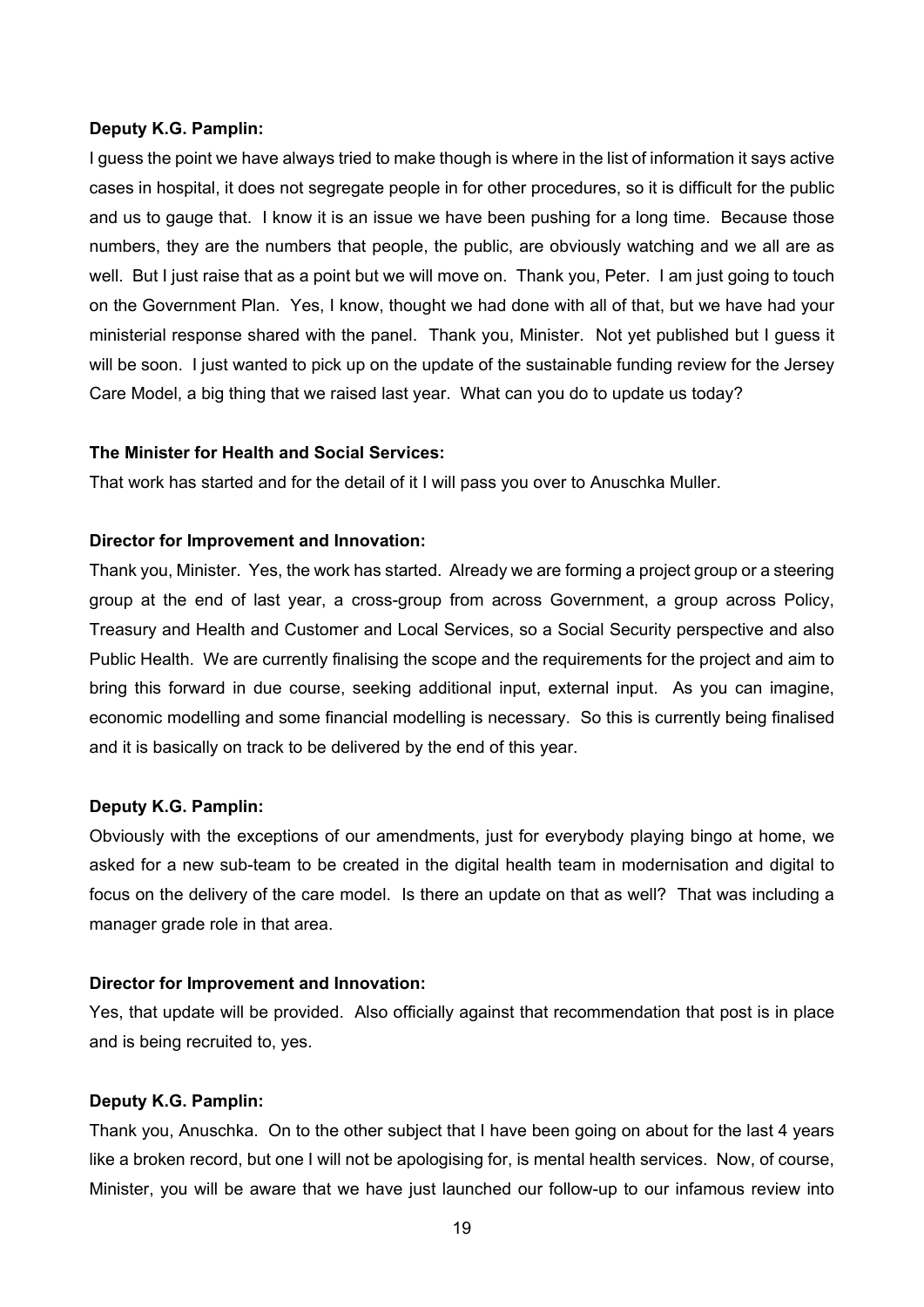mental health services that we did almost 4 years ago. Seems unreal now. There has been obviously a significant focus in the last couple of years with COVID and that has raised issues as we have gone through, but we will be arranging a separate review hearing to focus on this topic at some stage in a few weeks, so we want to try to keep this as broad as possible. Also, a warm welcome to Andy and we wish him all the success and the luck in the world in his role and we were pleased to see his background and we welcome him. But, Minister, what do you think has been the area where most progress has been made out of all of the recommendations that we did push for?

## **The Minister for Health and Social Services:**

It might be invidious to single out one area, but we now have community teams. We now have better recruitment, I believe. But in fact I would like to pass over to my Assistant Minister and the new Director of Mental Health and hear their views too. Thank you.

## **Assistant Minister for Health and Social Services:**

Thank you, Minister. There has been some significant progress in relation to the recommendations that were held within the last Scrutiny report. They were high-level recommendations and we had a situation last year in which we brought in a review body to review the service and as a result of the report from that review we brought in Andy Weir as a seconded executive to run mental health services and adult social work. He of course is very much in touch with where things are currently. I would like to just take this opportunity before Andy speaks to ask the panel if they would meet with Andy and I privately so that we could apprise the panel of the challenges that are perceived and the solutions that are being offered. I will leave that with you and your Scrutiny Officer.

[15:30]

#### **Deputy K.G. Pamplin:**

Of course, yes. Trevor - for everybody as well - you were a part of that initial review, so you know how we work. We are open, we are keen to meet, and obviously we have a short timeframe because of that upcoming election that is fast approaching. But, yes, the sooner the better.

## **Assistant Minister for Health and Social Services:**

Not next week though. So I will hand you to Andy who has quite a lot to say on this.

#### **Director for Mental Health and Adult Social Care:**

Thank you. So one of the things that we have been doing in the last couple of weeks is going back through looking at not just the Scrutiny review and the recommendations that came from that and the actions and the things that have been done, but there is a plethora of other action plans associated with mental health services, in excess of 200 actions. So we have been looking at where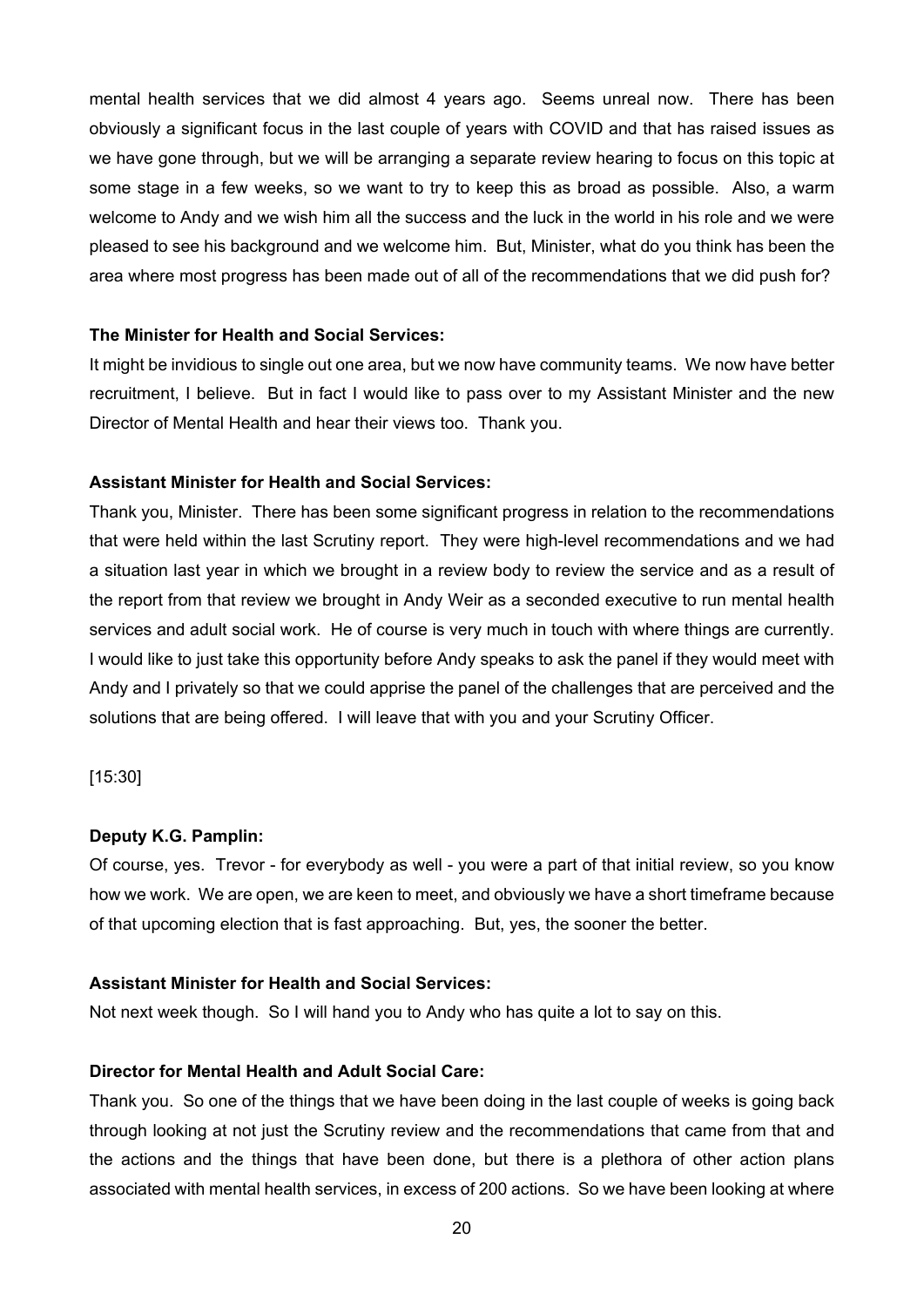are we with those things, what are the things that have changed and what are the things that we really need to prioritise over the next couple of months? There has been some real movement around some of the things from the original review and clearly that will come out in more detail through the Scrutiny review process. But there has certainly been changes in pathways, there has been changes in models of care. There has been some development of some specialist areas of service across the mental health services. But the thing that Trevor has just raised in terms of the external review is really important to flag because what the external review said was there are some core governance oversight and leadership issues that need to be attended to before some of the rest of the stuff can happen. So clearly in the last 4 weeks since my role has been in post that is the thing that we have been really focusing on. So there is a story to tell in terms of what has happened and where change has occurred. We are starting to look at whether or not some of that change has delivered the outcomes that we would have wanted because that is important, is it not, it is not just about making the change, it is about understanding what has that resulted in. There is certainly a piece that we have been doing. We can now coherently say this is the leadership structure, this is the governance around these services, and particularly importantly a move towards seeing mental health services as a system. So it is not just about the things that we do in Health as part of Government, it is about all of the assets around us, the third sector providers, volunteers. There is a whole raft of people who contribute to the mental health structure as a whole. That just needs to be co-ordinated and drawn together in a bit of a more coherent way. So I had a helpful conversation with Peter in Public Health about how do we utilise what was the Mental Health Improvement Board to really focus on what is the whole system, how do we best make use of the resource that we have? Then underpinning that, an issue around workforce, role redevelopment, recruitment and retention. There are some quite easy wins there, I think. But it is stuff that does need to be attended to in terms of our future planning.

#### **Deputy K.G. Pamplin:**

Good to hear, Andy. I know you will be straight-talking as well and that is part of your background and it is refreshing to hear. So give us a bit of straight-talking now. What is your sense? You have been here a month, you must have read our review, you have heard a bit about the Island's issues in the past. We are trying to get to grips with things. So what is your straight-talking assessment of what you see?

#### **Director for Mental Health and Adult Social Care:**

There is a lot to do. There is some very good practice. I have seen in the past 4 weeks some really good care, examples of care that I would be really happy for my relatives to receive. I have spoken with a large number of staff who are really dedicated, want to deliver things differently, are committed to bettering the mental health and well-being generically as well as specifically around illness. I would personally say that we need to refocus slightly. We need to hear more about serious mental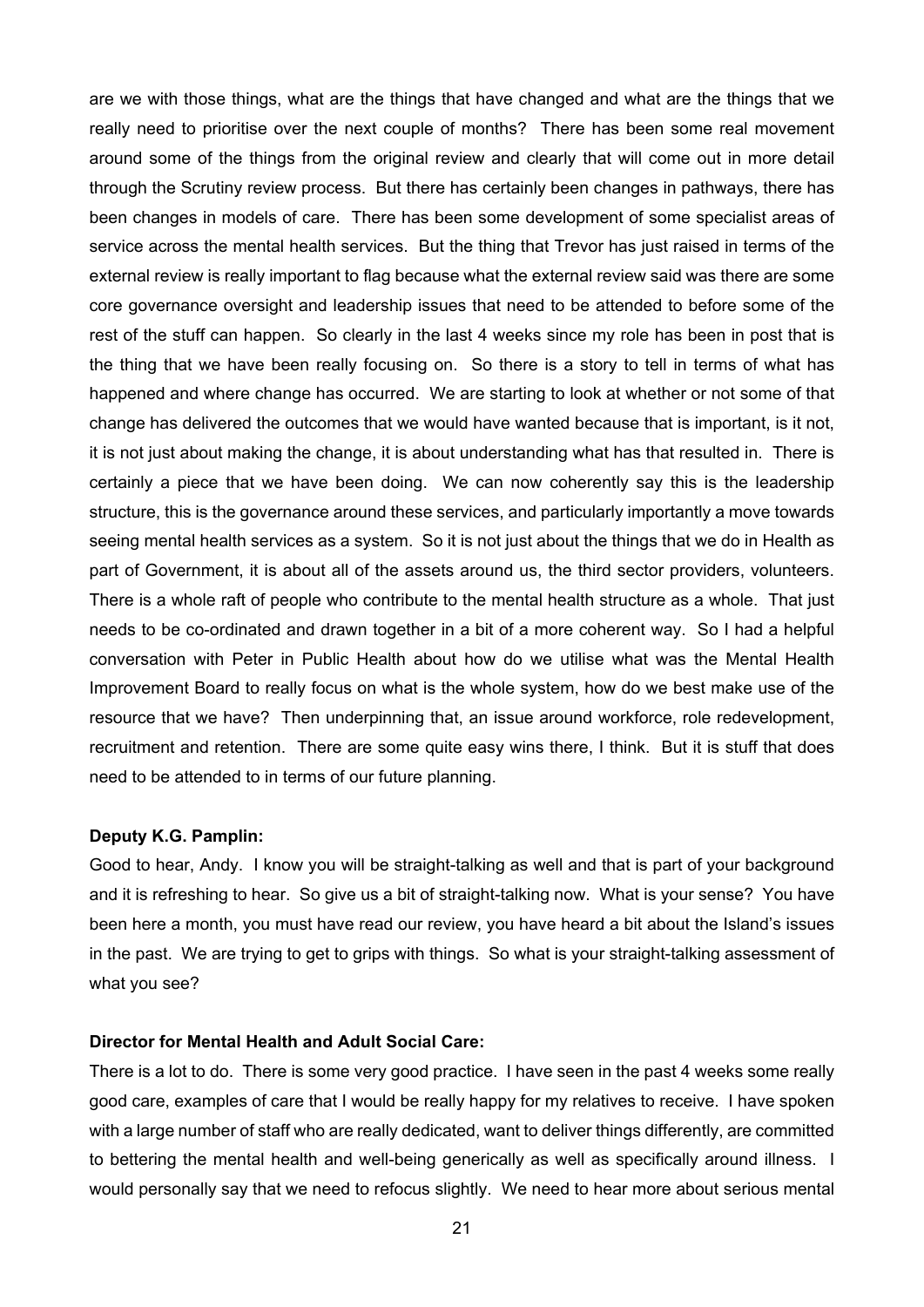illness and the needs of people who have illnesses like schizophrenia. I can absolutely understand post-COVID - and this is true in most jurisdictions - there has been a surge of activity around primary mental health care, around people who have low-level anxiety and so on, but what we must not do is over-focus on that and forget about the people with the severe and enduring long-term mental illness because they are often the people who have the greatest needs but also the quietest voice in terms of having their needs met. We have an opportunity. I really do believe that there is an absolute opportunity to do some things that are really quite creative and ground-breaking because of the size of Jersey, the structure in Jersey. The issues here are different to most of the issues in places that I have ever worked before in terms of demand and capacity, but some of the issues are the same. The last thing that I would say is that we have to focus on re-engaging and working in a collaborative way with staff across our services. So we are next week commencing a staff engagement programme, which is an open programme for all staff working across mental health and social care to come and really add their voices to what do we focus on and how do we prioritise and make change. Then we need to be held to account for delivering the things that we say we are going to do.

## **Deputy K.G. Pamplin:**

I appreciate that. That is a great summary and I was pleased to hear the distinction between mental health and mental illness. That is something I have tried to keep talking about because they are 2 very separate things but obviously do interlock. Through the COVID experience there has been a lot of people who felt very vulnerable and very forgotten about in society. You say the communication is important here because there has been so much upheaval and change, then people read the media and people are saying this that and the other, but there are vulnerable people out there. The communication is another big issue. It was a fundamental driver of our review. We are still hearing things and the Mental Health Improvement Plan seems to have drifted a bit but it is pleasing to hear your thoughts on that because there has been system changes, which is having a knock-on effect again with waiting lists. We are hearing reports of other providers who are seeing people that they were not expecting to see but they were not told the system is changing. So where do you start with this in terms of the communication and putting these better practices in to deliver those outcomes?

# **Director for Mental Health and Adult Social Care:**

We develop a plan. We develop an open and honest plan that takes the 250-odd actions and says: "This is how we summarise them. This is how we prioritise them. These are the things that we can do." We have to be honest. I said to Trevor earlier I have 9 very senior managers who work for me in my substantive post in the U.K. I would not have signed them up to the wealth of actions that have been committed to the mental health services here and the capacity here is nowhere near that. So there is something about being honest about what we can do and then doing it. That is how I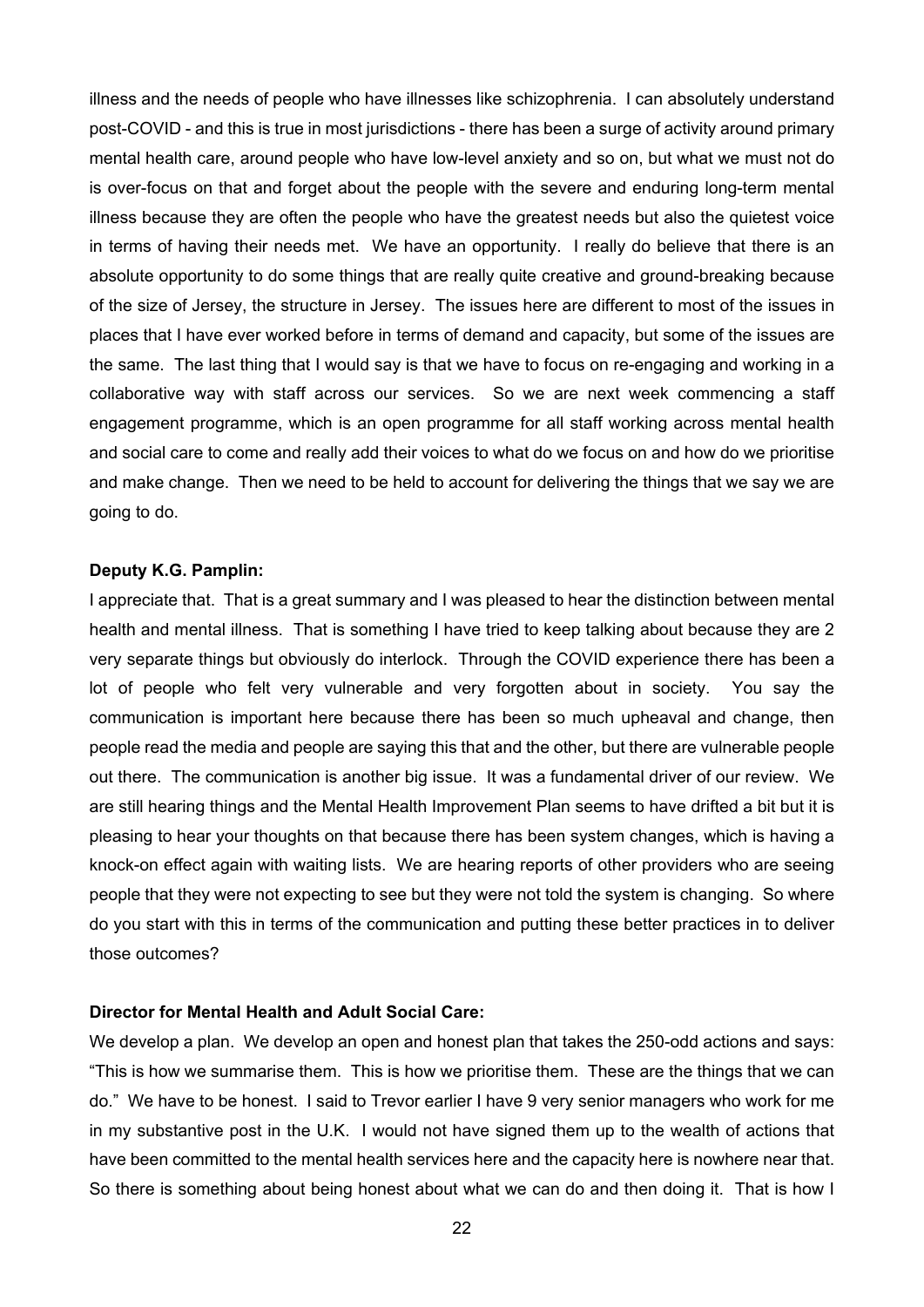think we prioritise. So that is in fact what we will be talking about at the first of the staff engagement forums on Thursday, about what are the absolute key things, 5 or 6 things, that we need to really focus on and get motoring on. Then one of the places where there is a tension, but I will just always be open and frank about this, we cannot do everything quickly. There are some things that will not get done while we are focusing on some other things. We have to be honest about our capacity and what we can deliver.

## **Deputy K.G. Pamplin:**

Also reassurance for the staff who have seen, again, lots of changes over the last few years because of COVID, but equally the managerial, as you have highlighted. Only a couple of years ago a team was in place, those people are now gone, you have arrived. At the moment it is a secondment so we do not know what that will mean a year down the line. So how are you sensing the staff, who, from all the reports we have heard over the last 2 years, have had it tough and feel tired, like a lot of people delivering care on the Island but particularly around the mental health team who just feel like they have drifted and they do not have the support? But what is your sense?

## **Director for Mental Health and Adult Social Care:**

I think that anyone working in health and social care anywhere is tired and have experienced things that they would never have expected to have experienced, without a clear manual of how to manage some of the things. So I would say only in the last few weeks the staff at Orchard House have been managing really well outbreaks of COVID alongside people's mental health needs, the older people's mental health services the same. People would not have expected to do that a few years ago in the way that they have had to do it repeatedly in the last few years. So staff are tired. Staff feel often they are criticised externally repeatedly. So one of the things that a number of staff have said to me is that the narrative around mental health and mental health services on the Island does not make them feel proud, despite the fact that they feel that they deliver good services. In terms of the leadership and the structure and making sure that people are supported and allowed to develop and deliver the care that they want to deliver, that is fundamentally a core part of my new role and the role of my team, supported by the rest of H.C.S. (Health and Community Services). That is a priority for us.

## **Deputy K.G. Pamplin:**

Great stuff and I am sure more of this will come through our review, but I thought that was important to note. For me, the unsung heroes the last 2 years have been all the on the ground staff, not just in the hospital, but across the Island in care providers and I do not think it is worth saying enough. Thank you. Minister, just an update on Orchard House. We just touched on there briefly. We know there has been contractor issues. We know there has been issues with noise, planning and bitter disagreement, so can you bring us up to speed?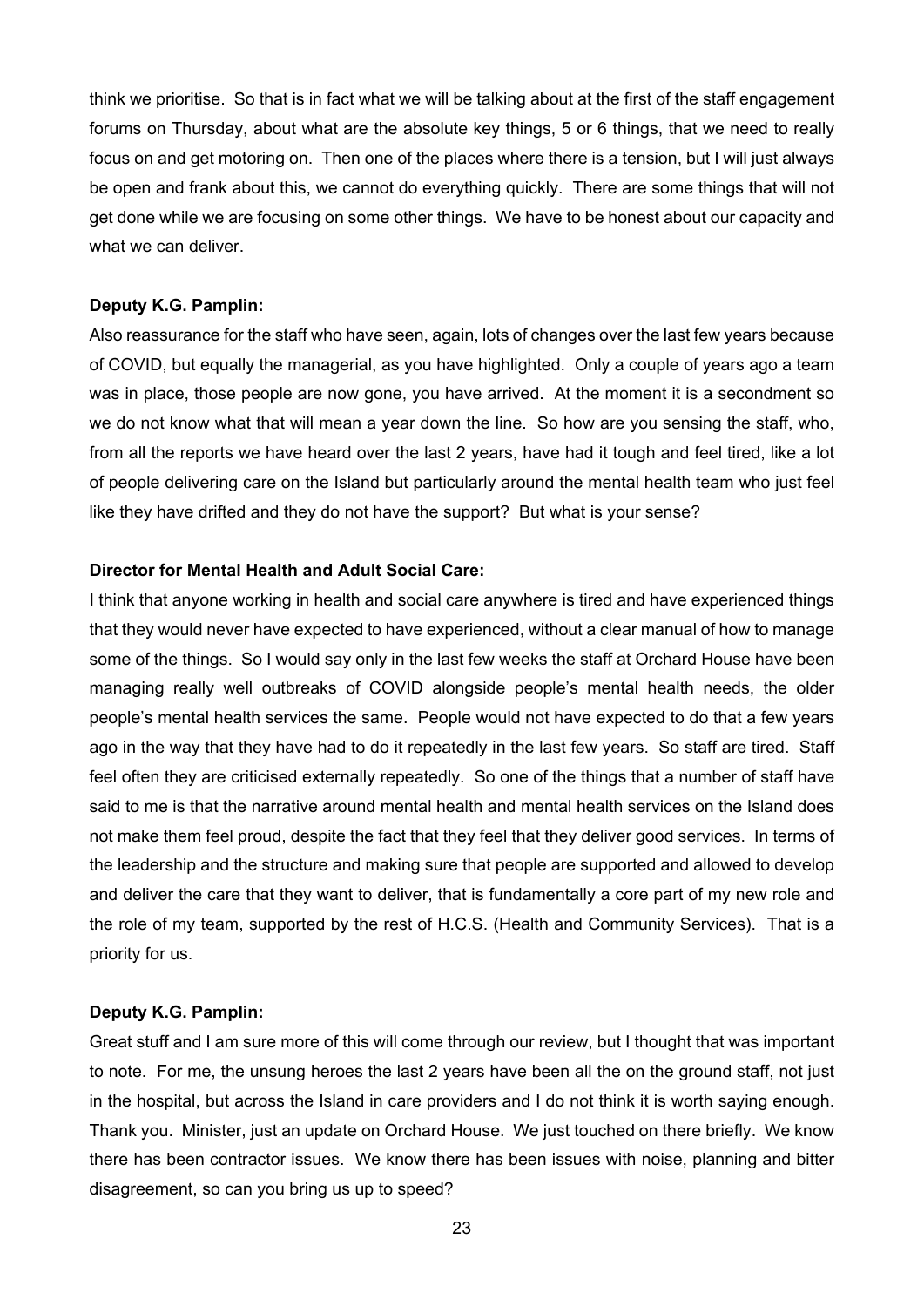## **The Minister for Health and Social Services:**

May I ask Deputy Pointon?

## **Assistant Minister for Health and Social Services:**

In fact, I have to say that the Minister knows more about this than I because it has been an ongoing capital project. But there is some delay, which I understood was to be overcome by April, early April. But maybe the Minister has some more up-to-date information.

## **The Minister for Health and Social Services:**

Sorry to throw that at you, Trevor. In fact, I have not had an up-to-date briefing. So can I pass over to our Estates Manager, Jon Carter?

## **Head of Estates, Health and Community Services:**

Good afternoon. This is a Jersey Property Holdings led project, so we are the client, H.C.S. are the client. I believe the current position is that the existing contract is due to complete this month. There is a pending extension of time to be discussed with Jersey Property Holdings who are the contract administrators. Health are awaiting that written dialogue.

## **Deputy K.G. Pamplin:**

So when do we expect that? So you said a month there, did you?

# **Head of Estates, Health and Community Services:**

The original contract was due to complete in mid to late February, with an extension of time which had already been granted. But, as I said, there is a revised extension of time from the contractor to the contract administrator, which is Jersey Property Holdings.

# **Deputy K.G. Pamplin:**

We will obviously dig into that in the coming weeks as well then. Thanks for the update. You updated us all in real time; we like that. Waiting lists, I just want to touch upon it. I know I touched upon it briefly, but I did a written question in December about this relating to the waiting lists for adult mental health services. Referrals to outpatient services were broken down as accepted, rejected, signposted and not recorded. Just wanted to dig into the terminology and how that was come to. Again, the communication to the external providers on the Island who may have picked up some of the rejected cases and the signposted cases, if you could?

# **Assistant Minister for Health and Social Services:**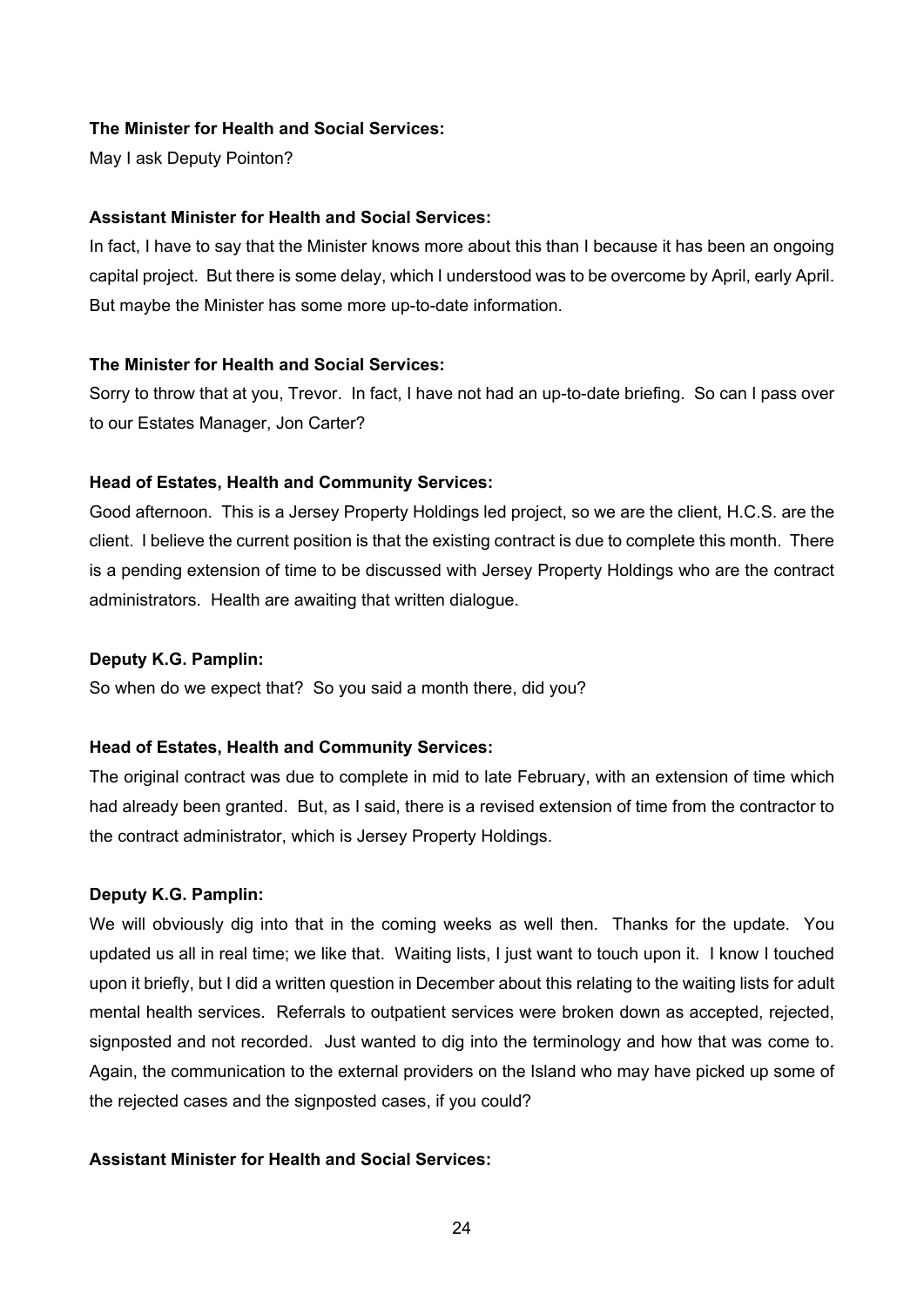I fear this has bridged a change in administration and the question is probably without Andy Weir's capability at this stage. Unless, Andy, you do have something to say about this information that Deputy Pamplin is referring to?

## **Director for Mental Health and Adult Social Care:**

I am afraid I am not sighted on the detail so I cannot answer the question in terms of the detail. It is not unusual in mental health services for referrals to be categorised into referrals that are accepted, rejected and signposted. You would expect to see a number of people who are not appropriate for the secondary mental health service but are appropriate for other services, and so the service would signpost them there. But I cannot comment on any of the detail that you are looking at unfortunately because I do not have it.

## **Deputy K.G. Pamplin:**

We could explore it in the next couple of weeks, but it did raise a few concerns obviously. The wording, was not too happy about that, but I get it from a technical point of view. But also the communication to other services who suddenly found people turning up and they had not been made aware that these changes had been made. So I guess it highlights the point I was making earlier about communication. As a result of our amendments to the Government Plan last year, you remember we managed to agree with an additional £500,000 to be allocated to mental health services funding for 2022. Have you started to prioritise and outline where that money could be spent?

## **Assistant Minister for Health and Social Services:**

Deputy Pamplin, the decisions about spending that money have not been made, but I do know that we have a very serious bidder in the room who could utilise the £500,000 tomorrow if we were able to allocate it. That is the autism service, which is sadly depleted and in need of some injection. That is yet to be discussed with Andy and with the team at H.C.S. But, yes, we could certainly find a very large portion of the service to dedicate at least part of that £500,000. There will be other areas in the service that will benefit from that £500,000.

[15:45]

#### **Deputy K.G. Pamplin:**

I am pleased you mentioned autism there as we must never forget the backlog and the work needed there. But also just quickly mention the dementia strategy, an issue we have been trying to raise over the last few years. Is there any update on that?

## **Assistant Minister for Health and Social Services:**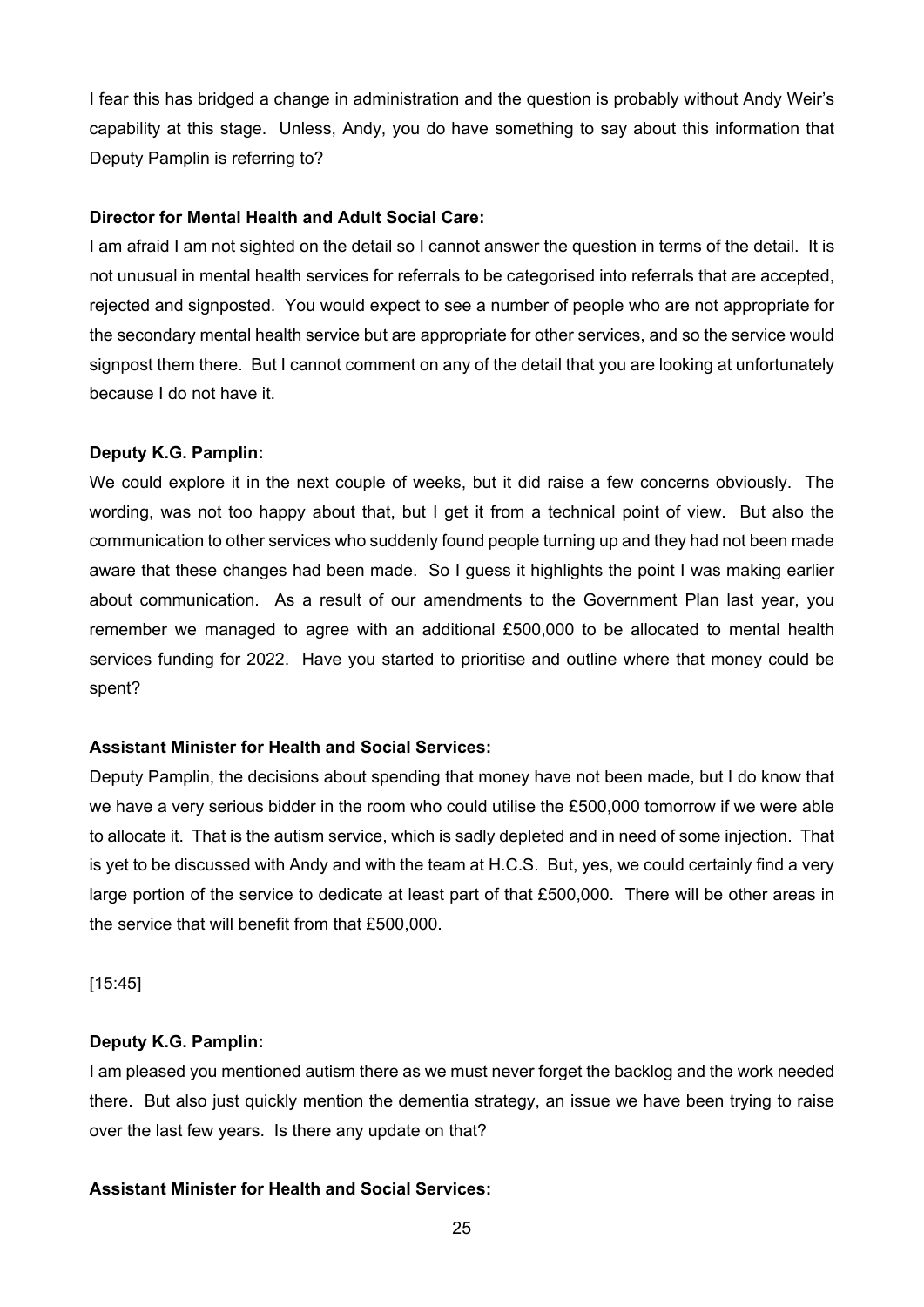Andy, do you have anything on this?

### **Director for Mental Health and Adult Social Care:**

I do. We met yesterday to talk about the next steps around the dementia strategy and what needs to happen. So that was a meeting of a number of folk including in Public Health and Anuschka and members of her team. Further work is now required to develop exactly what we mean by a dementia strategy, but also make sure that we then develop that strategy in a way that is meaningful and inclusive, so the next steps are to look at how we best do that.

## **Deputy K.G. Pamplin:**

Also pleasing to see a planning application going forward - whether it is successful or not we will wait and see - for a dementia village. These have been highly successful in parts of Scandinavia and Norway and seem to do very well. I guess this will be something that you would be supportive about?

## **Director for Mental Health and Adult Social Care:**

As you say, it is certainly a model that has worked well elsewhere. So we would want to understand exactly what is proposed and how it would work here and the effect of that on our health delivery and how we would best support it, but in principle it is an idea that is worth exploring.

## **Deputy K.G. Pamplin:**

I would agree with that. Finally from me, could we have an update on recruitment and vacancies? We can start with adult mental health and where you are with it. We saw a spate of recruitment posts go up on Jobs in Jersey for C.A.M.H.S. (Child and Adolescent Mental Health Services), which must be reassuring for everybody to see, but can you start with adult mental health?

## **Assistant Minister for Health and Social Services:**

Can I just say that currently there are 55.5 vacancies? But the detail of that Andy will have to explain to you.

## **Deputy K.G. Pamplin:**

**Sure**.

#### **Director for Mental Health and Adult Social Care:**

Thank you. Just to urge a note of caution, one of the things that we need to really think about, given that we have a finite resource, is how, as we develop specialised services such as some of the C.A.M.H.S. new services, we do not see a massive attrition of staff from adult mental health services into those services. That is something that happened a lot in the U.K. in the last few years where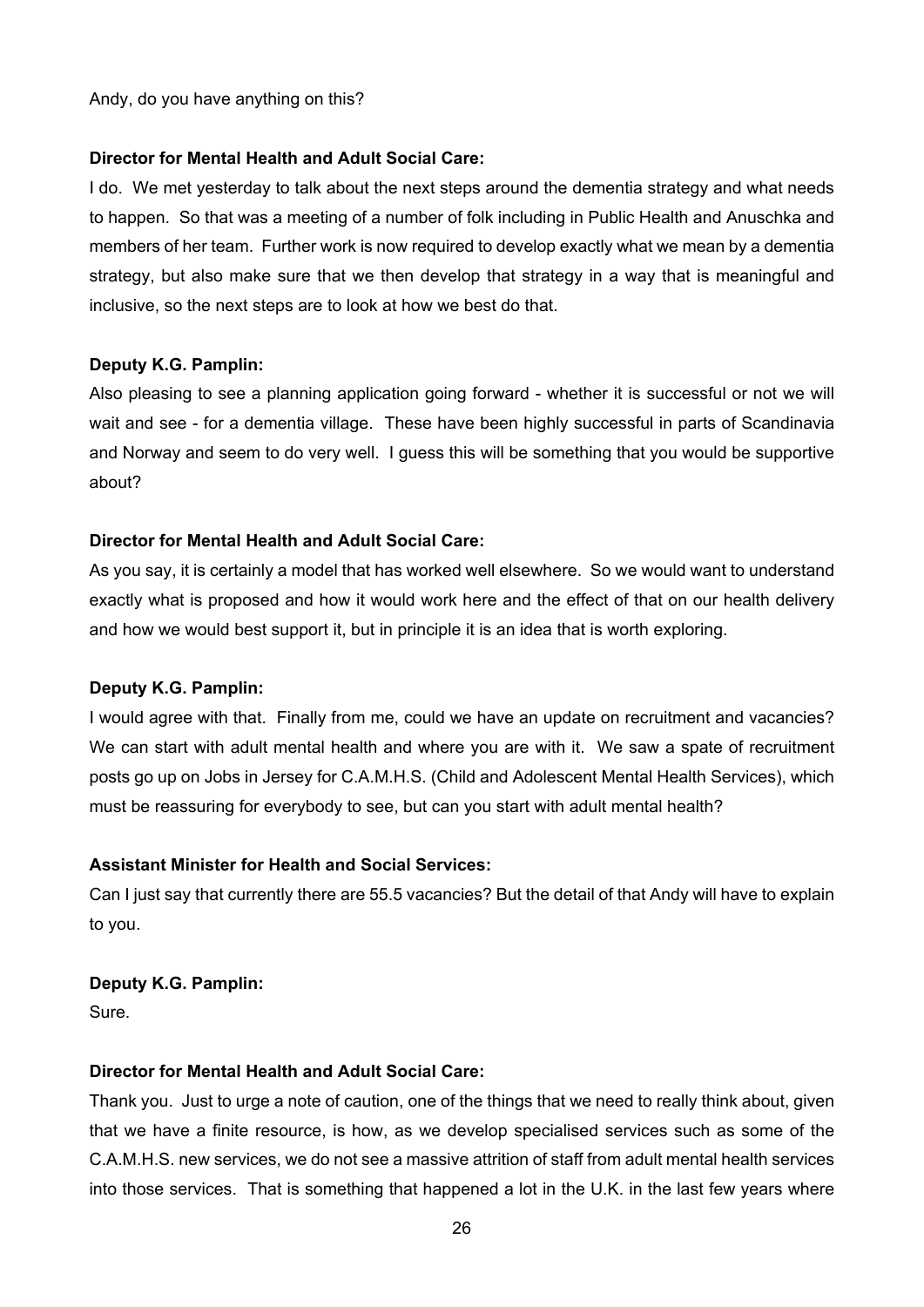people have not wanted to work in core mental health services because they are off doing the new and shiny stuff. So we have been having conversations across adult mental health and C.A.M.H.S. about not creating workforce plans that destabilise either of us because that is really important. So in terms of the vacancies, as Trevor says, there are 55.78 vacancies currently across the mental health care group. Of those, 21 are registered nurses - and registered nurses are clearly a particular issue in terms of both recruitment and retention - 9.5 of those are healthcare assistants, and then the rest are 3 medical posts, 3 social work posts, and then some psychological therapies and A.H.P. (allied health professions) posts spread across our community services. We have 10 admin vacancies currently and the recruitment and retention of admin staff is key to us delivering effective services. So that is something that we are also looking very specifically at at this point in time in terms of administration. Then there are 2 other posts, which are bespoke, other posts in services. A lot of these posts are out to advert currently and a number of them have people in process, so we are at the point of either offering jobs or people waiting to start. But of course what we now need to overlay and think about is how many new posts we will be creating with the additional monies. It is essential that we have a workforce plan that supports that. In the context of 20 registered nurse vacancies, there is no point saying we are now going to create another 20 registered nurse posts if we think we are unlikely to recruit to them. This is a place where ... you asked earlier about what I thought about an overall, this is a place where there is real opportunity. The workforce models are still quite traditional here and there are real opportunities, particularly for people like support workers, Jersey folk who work in our services who really want to do more and have potential to do more, we need to create workforce roles that allow them to do that. That is happening a lot elsewhere, so it is one of the things that we will be developing into our service development in the next few months.

#### **Deputy K.G. Pamplin:**

Reassuring to hear. Thank you, Andy. Then across the board in terms of where we are currently, can you provide, Minister, an update of H.C.S. where we are? I know this is always a hot subject that we touch on, but can you briefly just update the panel?

#### **The Minister for Health and Social Services:**

Yes, happy to. If I can pass over to Steve who will do that, our H.R. (Human Resources) guy.

#### **Associate Director of People Services - Health:**

Thank you, Minister. Thank you, Deputy, for the question. Yes, we are continuing to work on verifying and validating all of our vacancies. Andy has done a good piece of work in mental health to support us there. Our recruitment activity continues, as you have just heard from Andy, and the figures we have for December show an increase in headcount from January through to the end of the year of plus 75 people. So we had a turnover of about 160 people in 2021 but we still ended up with 75 more people at the end of the year than we started. So we are still building that workforce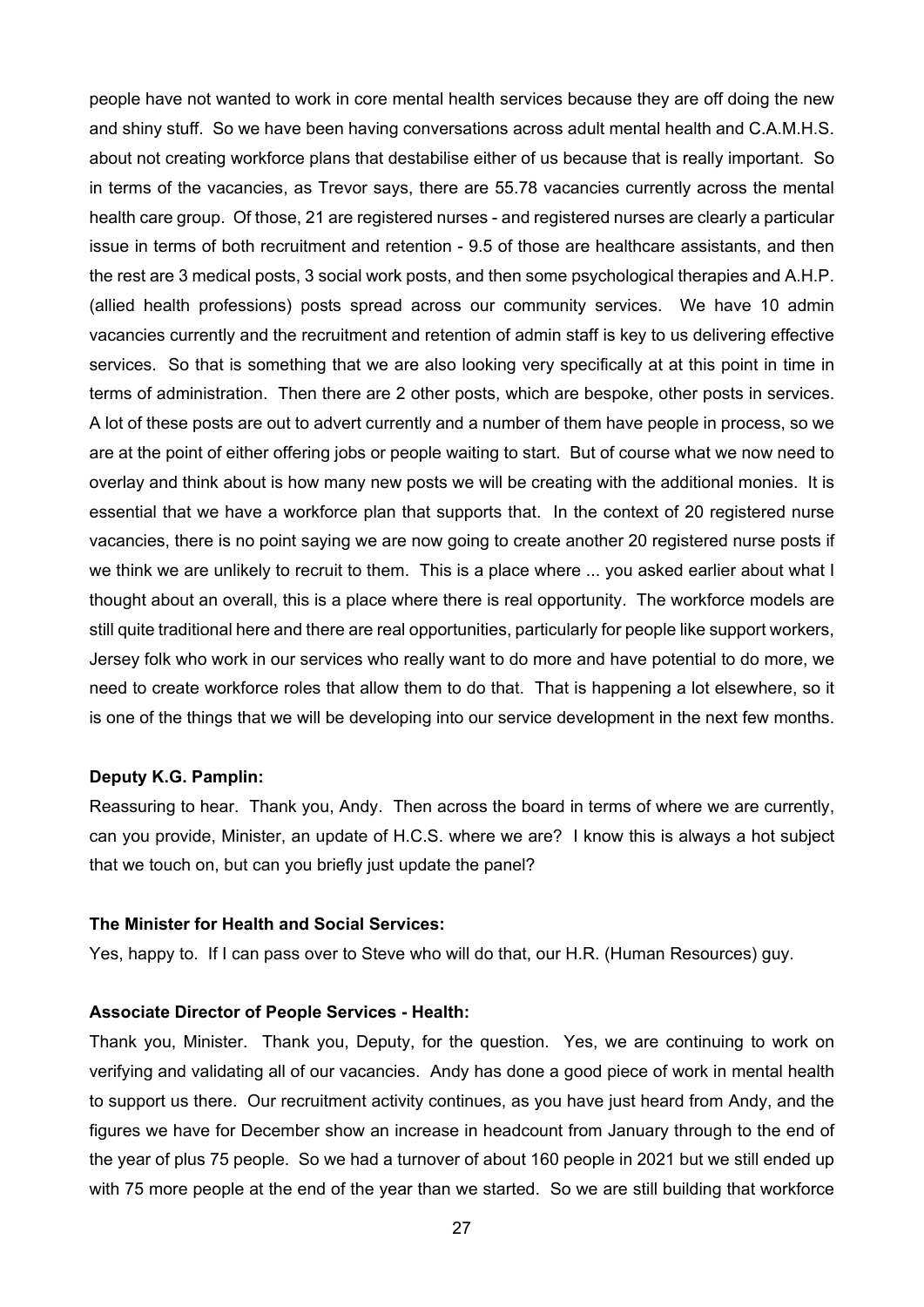and increasing our work in bringing people on to the Island. We are finding some challenges and in that there is some issues around specific teams we rehearsed before, areas like theatres, radiographers. Andy has talked about in mental health. We have some bespoke programmes to try to get into those areas specifically using some external expertise to identify those cohorts of skilled staff to bring them on to Island. So we are going to start looking at international recruitment for the theatre nurses. We are going to start strong social media campaigns for the radiographers and just try to tackle those big cohorts in one hit as well. So we are not relaxed about the position. We recognise that there are challenges in certain areas. But when you look at the workforce growth, we have grown through the year, which is a good place to be.

#### **Deputy K.G. Pamplin:**

That is encouraging, thank you very much. That is it from me. Thank you for all of your hard work. Andy, nice to meet you this way. I just pay tribute to everybody working hard behind the scenes. With that, I believe Deputy Alves is back. She is there, so that is it from me. Bye bye.

## **Deputy C.S. Alves:**

Good afternoon, everybody. Thank you, Deputy Pamplin. My first question is around the current vacancy of the Group Managing Director. Could we have an update on the recruitment for the Group Managing Director for H.C.S., please?

## **Associate Director of People Services - Health:**

Our Group Managing Director is currently on secondment, so there is no plan at this moment to do a standard recruitment. We have Andy in to cover the mental health element of that and an announcement went out this week that a colleague, Claire Thompson, is picking up looking after the hospital elements of that role. That is how we will sit until we know how the secondment ends towards the end of the year.

## **Deputy C.S. Alves:**

So the secondment is in place until the end of the year?

#### **Associate Director of People Services - Health:**

Yes.

#### **Deputy C.S. Alves:**

Great. All right, thank you very much. Moving on to maternity refurbishment, I refer to the news that babies in the maternity ward are being given ear defenders as a safety precaution for noise disturbance from the refurbishment work. Please could you provide us with some more details about that, particularly regarding the noise assessments that are being carried out? Thank you.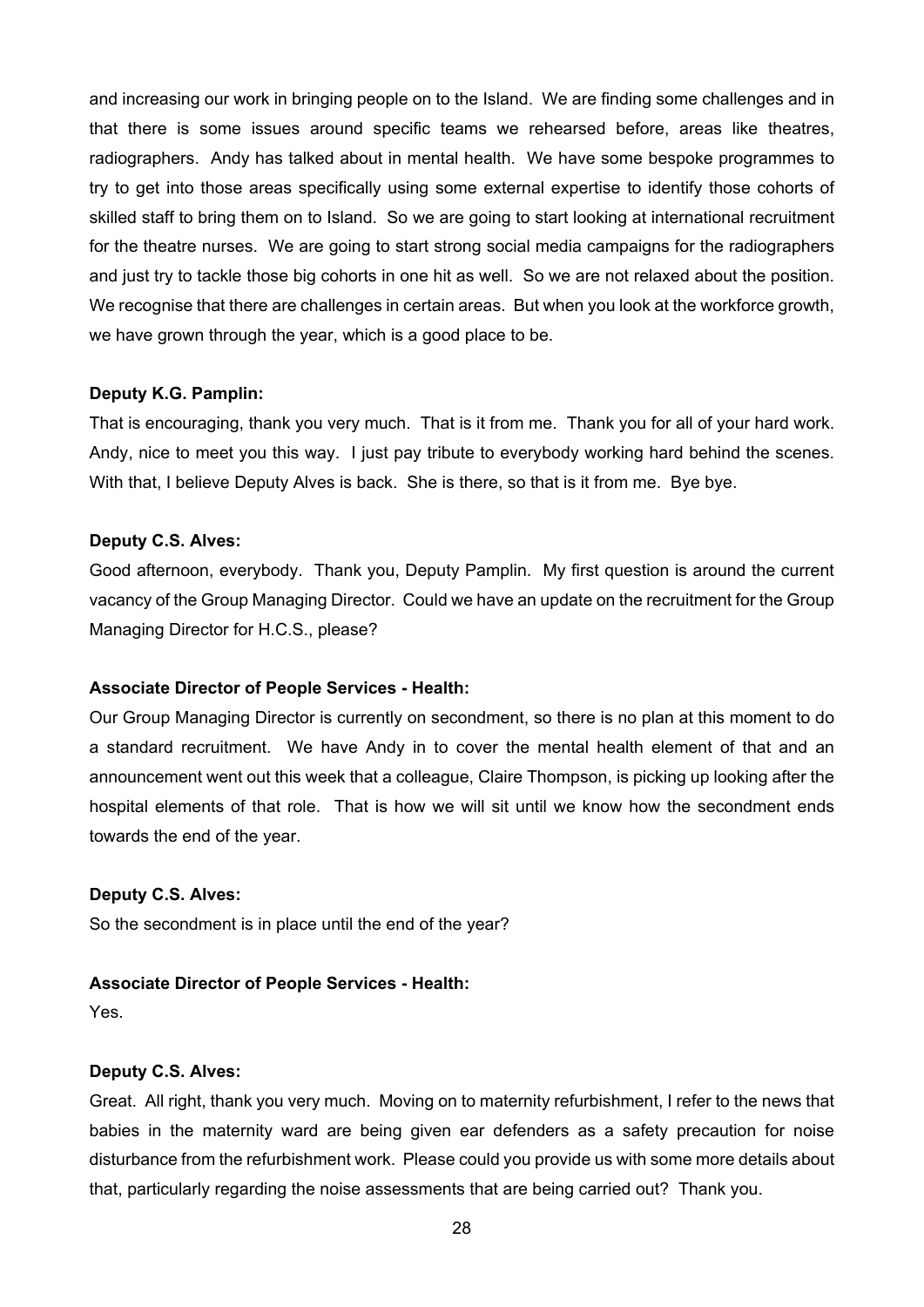## **The Minister for Health and Social Services:**

Yes, and I will pass over in a short while, but I am very pleased that this refurbishment work is carrying out and you will know from your review of maternity services that this was sorely needed to improve conditions for mothers, babies, families. It is something that was desperately needed. I have learned also today that the use of ear defenders is not unusual. But I will pass over to Jan Auffret, our midwife on the call, who can give you the detail on this.

#### **Lead Midwife:**

Good afternoon. Yes, we are using ear defenders when we transfer babies off-Island because of the noises from the incubator and things. Obviously if babies go to have M.R.I. (magnetic resonance imaging) scans or anything like that they would always be issued with the ear defenders, so it is not something that is unusual. As the Minister said, we really put that in place as an extra protection. So when the noises were very loud it was really to just give mothers and families assurance. There was a noise survey done when there was drilling very close to the Special Care Baby Unit and that showed that the babies were not subjected to any more noise than they were if they are inside the incubators. But what we have done is when we knew that there was going to be particularly noisy work around the special care, we decanted that area so that the babies were the other end of the unit. It was safe to do so and was subject to lots of risk assessments. The contractors worked very closely with us to get the work done in that one day, so then we moved the babies back.

#### **Deputy C.S. Alves:**

That is great, thank you. So you have mentioned there that it is quite common practice, I suppose it is not unusual. Are you following any specific guidance on this that is published anywhere or anything like that?

#### **Lead Midwife:**

The noise surveys that were carried out, Jon can probably help a bit more on this, but they were done from a company that specialises in the noise levels.

### **Head of Estates, Health and Community Services:**

Yes, if you would allow me to jump in there. We have recruited Aura, who are an acoustic engineer. Before any heavy construction works, we have gathered background information of noise levels and proposed noises through heavy construction. So from a regulatory point of view Aura have been satisfied with the levels of demolition noise that will be created during these phases. In addition to that, during each element of demolition the construction teams are putting acoustic barriers within the areas they are working in. So again we are creating almost airlocks between construction sites,

29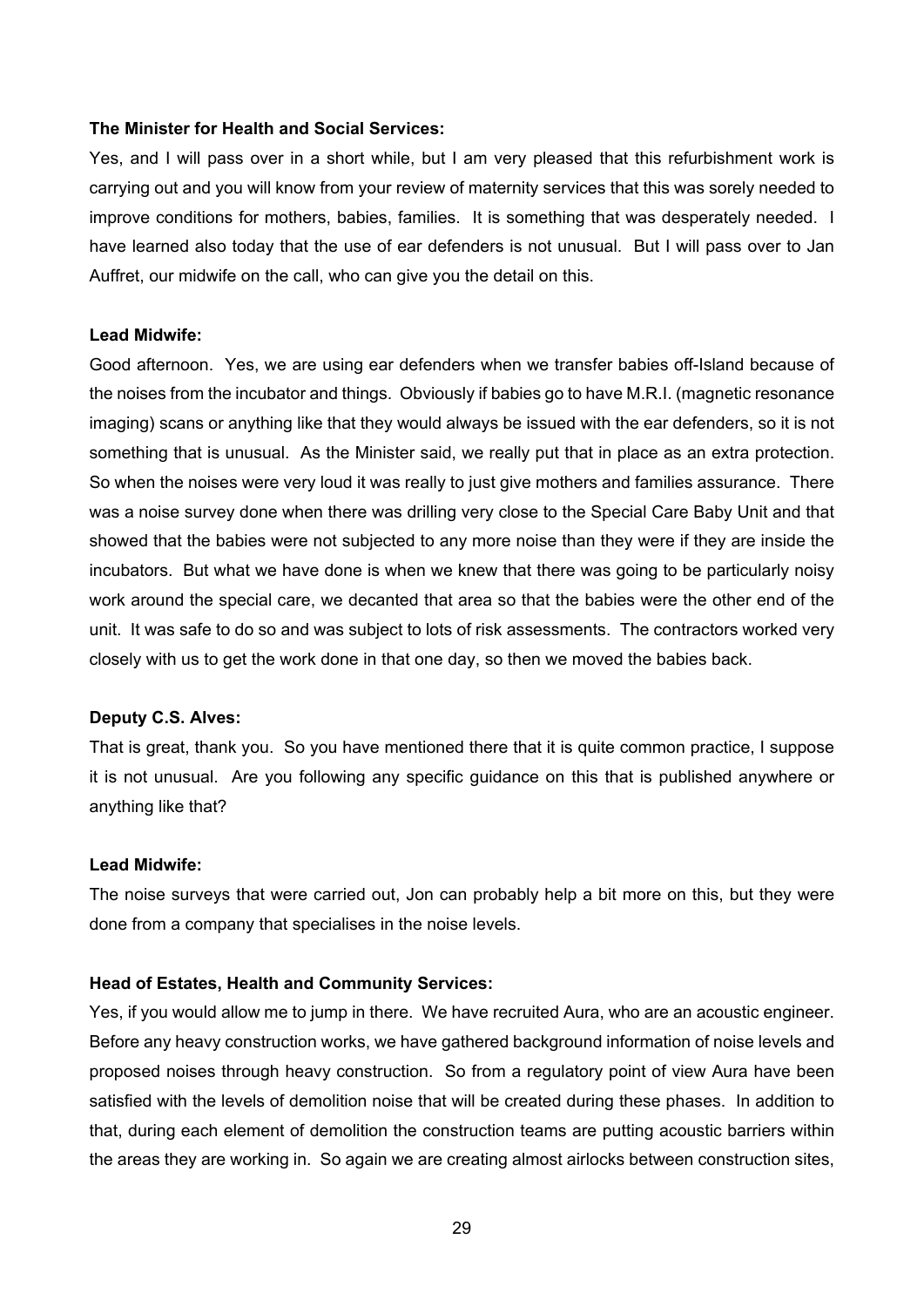airlock, operational areas. This is on a day-to-day basis with our health and safety teams, our I.P.A.C. teams and micromanagement of end users, staff, patients and so on.

## **Deputy C.S. Alves:**

Thank you for that. Is the refurbishment work progressing to plan and have there been any tangible benefits to date for patients or staff?

# **Head of Estates, Health and Community Services:**

Would you like me to answer that?

## **Lead Midwife:**

Yes.

## **Head of Estates, Health and Community Services:**

The first phase of the maternity started 10th September last year, so we are due to complete phase one 21st February, this month. Along with that, we are going to release the new bereavement suite, the new H.D.U. (High Dependency Unit) clinic room with ensuites, with ante lobbies, to support any future COVID or infection as well as clean utilities. The key area of benefit I suppose to the project is the next phase. So phase 2 and phase 6, we have managed to combine the 2, because phase 6 of the project of 11 phases is the heaviest of demolition throughout the project. So with the enabling works for phase one, the opening of phase one, and then the combining of phase 2 and 6, we are mitigating noise, we are making some efficiencies across the budget, and from the staffing point of view there is hopefully going to be less interaction with internal decants to make these works happen.

## **Deputy C.S. Alves:**

Thank you for that. Is there any feedback being collected from staff and parents about the noise and disruptions that are taking place?

## **Lead Midwife:**

Are you happy for me to answer?

## **The Minister for Health and Social Services:**

Please do, Jan.

## **Lead Midwife:**

So we have had a couple of verbal feedbacks from people that are using the service when it has been quite noisy and disruptive. What we have managed to do is stop the work. We are working very closely with the contractors and we have them on speed dial at maternity, so if anybody does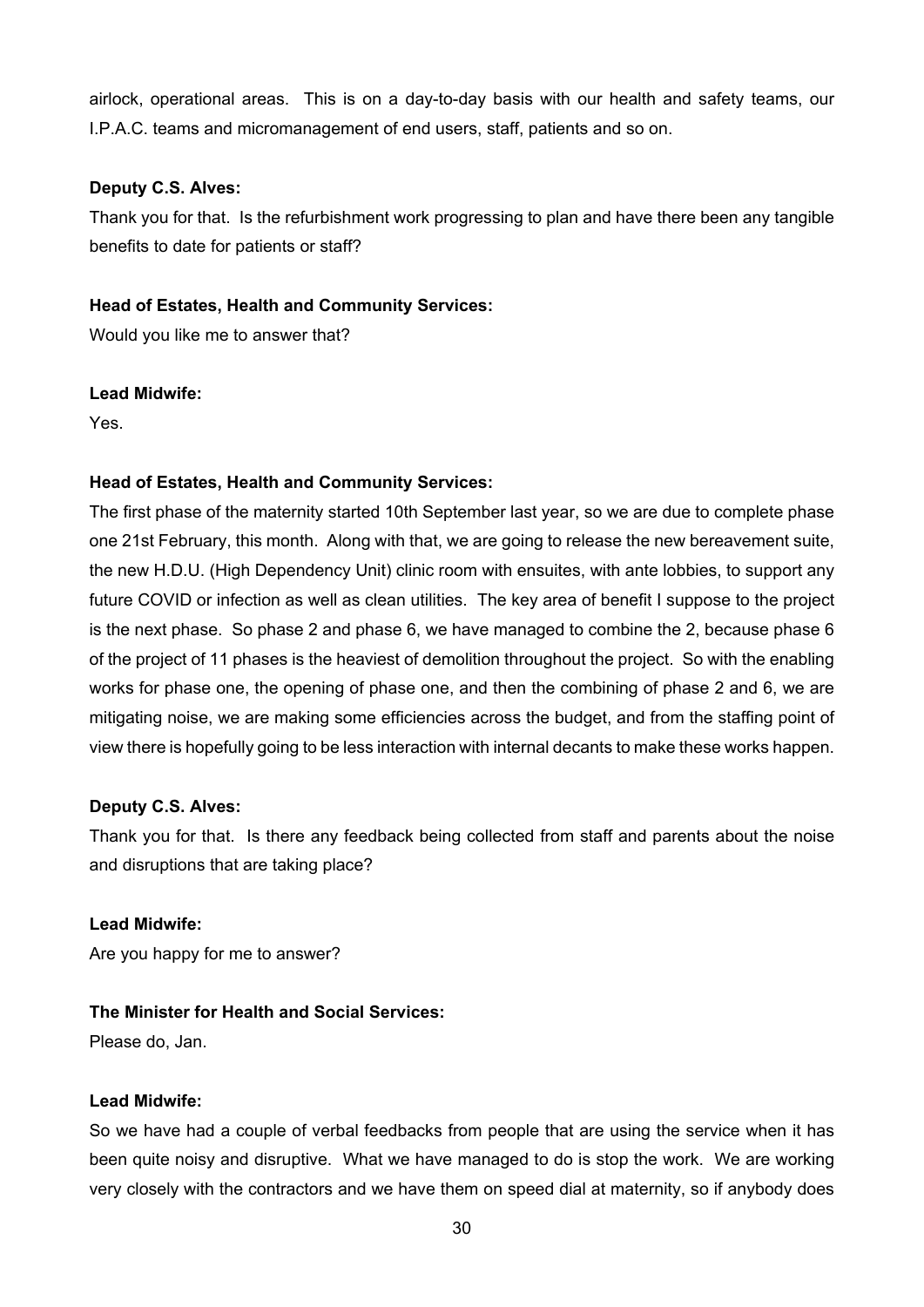bring anything up we are stopping the work. We have also been very sensitive if anybody has come in and has a loss or anything like that, then the works have been halted so that those people are afforded the quiet that they need. So I have to say that the working relationship we have with the contractors has been second to none. We have halted work, sometimes for more than 24 hours. Any noisy works, they always come and check before they start with the labour ward co-ordinator and that is done on the basis of acuity and activity within the Maternity Unit. So we have been able to work quite closely with everybody and with women, should they raise a concern, we will stop the work for them.

## **Deputy C.S. Alves:**

So what kind of impact has that had on the work timetabling and things like that?

#### **Lead Midwife:**

We have been able to work with peaks and troughs within the Maternity Unit. So if there has been a quiet period the contractors have moved the noisy work forward a bit and back a bit, so they have worked with us as well. So we were due to commission some of the work next week and we have already had a sneaky view at some of the facilities. I have to say, to have ensuite facilities for women who have just given birth is bringing us into line with what we should expect. So even seeing it in its bare state and not cleaned, it is absolutely exciting and staff are now seeing the benefits of all the work that has been going on behind the scenes.

[16:00]

#### **Deputy C.S. Alves:**

Brilliant, so everything is to timescale then. Thank you so much. Moving on to screening programmes and the waiting lists, has the recent Don't Put it Off campaign for cervical screening tests had an impact on people booking appointments for screening?

## **The Minister for Health and Social Services:**

I understand, Deputy, there has been some improvement, but if I could pass over to Sarah, who heads that team and is going to help with the detail. Thank you.

## **Acting General Manager, Primary and Preventative Care:**

Thank you, Minister. Thank you for your question, Deputy, and also your involvement. With the Don't Put it Off campaign, the stats that we collect for cervical screening are the number of samples that come into the lab after the ladies have taken their appointment. So we have not seen a huge increase in those in January, although there has been some increase. But, once people start seeing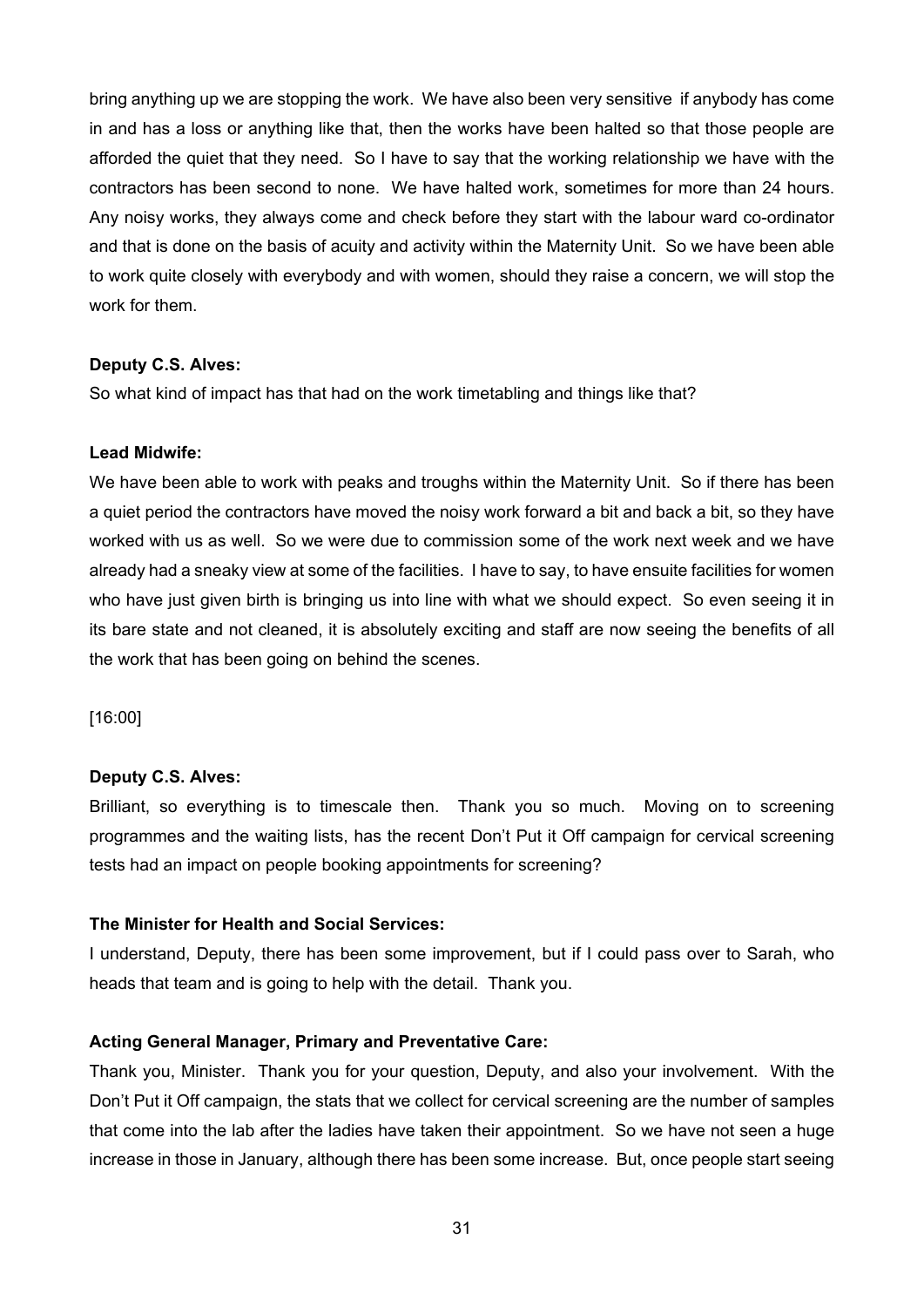the campaign and therefore booking their appointments, we expect to see that increase coming through towards the end of quarter one more.

## **Deputy C.S. Alves:**

How long is this campaign running for and will it be a campaign that will be run a lot more often? What is the frequency that you are looking to do something like this going forward?

## **Acting General Manager, Primary and Preventative Care:**

The campaign launched on 28th December to really try to catch people who were starting to make their New Year's resolutions. January is Cervical Cancer Awareness Month, so the campaign ran throughout the whole of January. We are also planning to back it up with smaller mini-campaigns throughout the year, around about March time, which is H.P.V. (human papillomavirus) Awareness Day, and in June there is a Cervical Screening Awareness Week as well. So we will be backing up what we have produced. A lot of the banners, brochures and media stuff that we have produced for this large campaign can be continued to be rolled out over the coming months. We have really worked hard on our inclusivity with the L.G.B.T.Q. + (lesbian, gay, bisexual, transgender, queer and others) community as well, which has not really been touched on before.

## **Deputy C.S. Alves:**

That is brilliant, thank you. Could you please provide us with an update on the waiting lists for the breast and bowel screening programmes?

# **Acting General Manager, Primary and Preventative Care:**

Absolutely. For breast screening pre-pandemic we were really lucky that we were offering our ladies a 2-year screening cycle, which is above what the N.H.S. (National Health Service) offer. The N.H.S. offer a 3-year screening cycle. Due to COVID delays our ladies are experiencing one cycle, which is at 3 years, which has been passed through the M.D.T. (multidisciplinary team) and steering groups and people are happy with that risk there. We have done a short report on interval cancers and it has not thrown up anything which is of clinical significance. So at the moment, our ladies are experiencing a 3-year cycle. We have had a really good relationship with the mammography team and are now getting a lot greater number of slots going forward from February and by the end of quarter 2 in 2023 we will be back to our normal 2-year cycle. We are applying for funding for extra clinics and that will hopefully bring us into line before then, but our absolute backstop for this is June 2023.

## **Deputy C.S. Alves:**

Thank you very much. Finally, from me, the Radiotherapy Unit. Minister, before next week's debate on P.113, are you able to provide any update on the progress of the business case so far, which